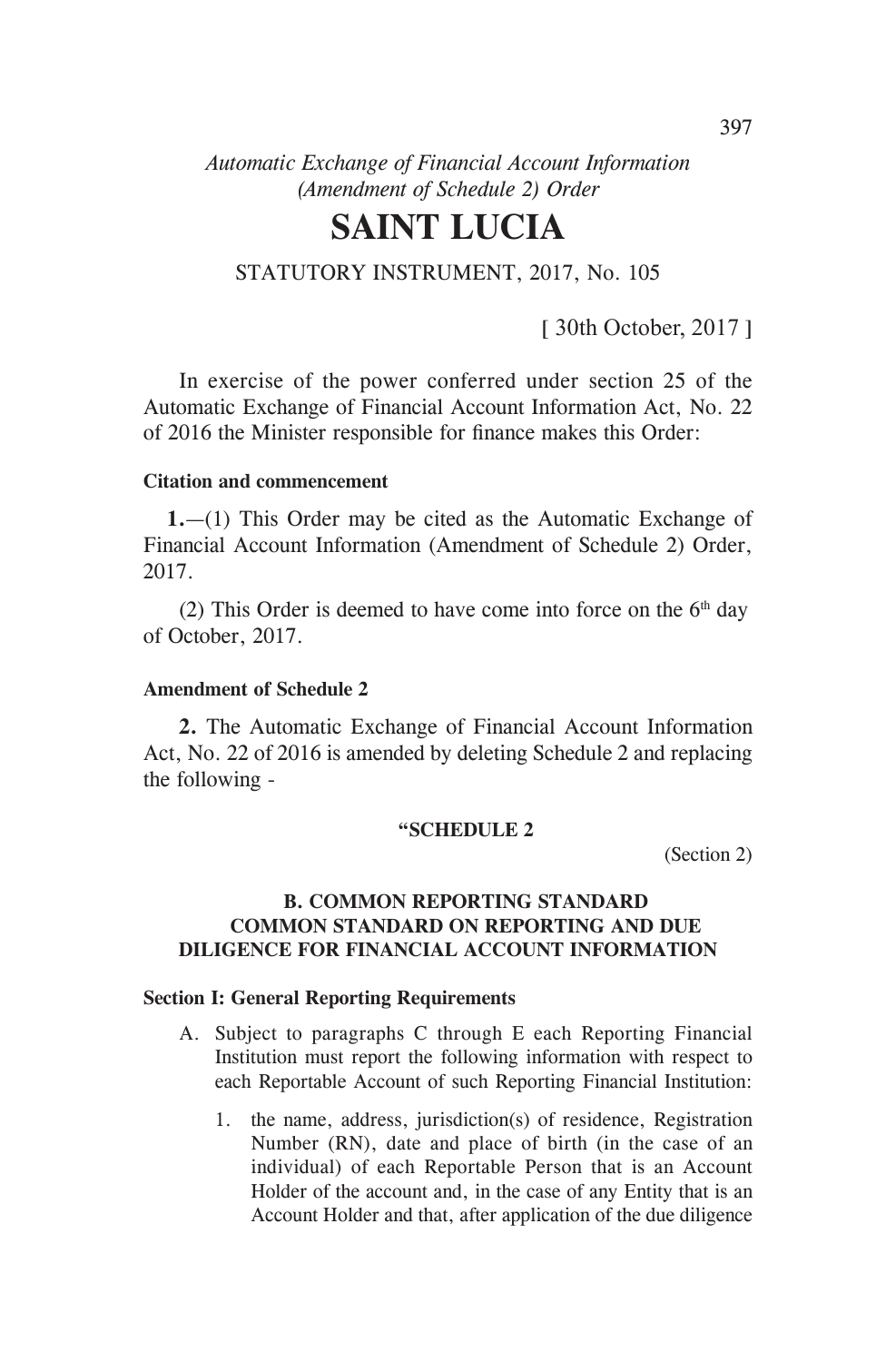procedures consistent with Sections V, VI and VII, is identified as having one or more Controlling Persons that is a Reportable Person, the name, address, jurisdiction(s) of residence and TIN(s) of the Entity and the name, address, jurisdiction(s) of residence, TIN(s) and date and place of birth of each Reportable Person;

- 2. the account number (or functional equivalent in the absence of an account number);
- 3. the name and identifying number (if any) of the Reporting Financial Institution;
- 4. the account balance or value (including, in the case of a Cash Value Insurance Contract or Annuity Contract, the Cash Value or surrender value) as of the end of the relevant calendar year or other appropriate reporting period or, if the account was closed during such year or period, the closure of the account;
- 5. in the case of any Custodial Account:
	- a) the total gross amount of interest, the total gross amount of dividends, and the total gross amount of other income generated with respect to the assets held in the account, in each case paid or credited to the account (or with respect to the account) during the calendar year or other appropriate reporting period; and
	- b) the total gross proceeds from the sale or redemption of Financial Assets paid or credited to the account during the calendar year or other appropriate reporting period with respect to which the Reporting Financial Institution acted as a custodian, broker, nominee, or otherwise as an agent for the Account Holder;
- 6. in the case of any Depository Account, the total gross amount of interest paid or credited to the account during the calendar year or other appropriate reporting period; and
- 7. in the case of any account not described in subparagraph A(5) or (6), the total gross amount paid or credited to the Account Holder with respect to the account during the calendar year or other appropriate reporting period with respect to which the Reporting Financial Institution is the obligor or debtor, including the aggregate amount of any redemption payments made to the Account Holder during the calendar year or other appropriate reporting period.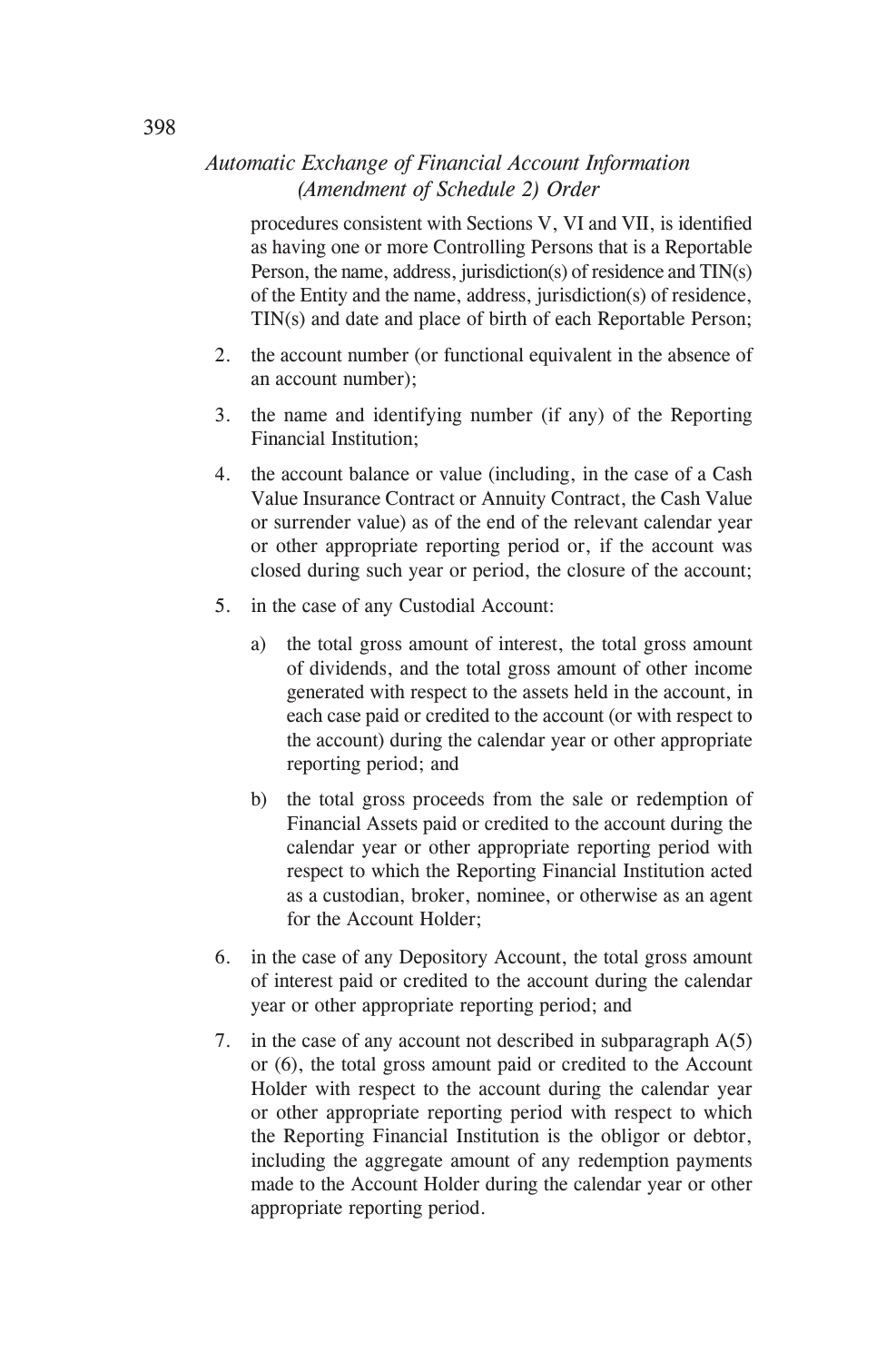- B. The information reported must identify the currency in which each amount is denominated.
- C. Notwithstanding subparagraph A(1), with respect to each Reportable Account that is a Preexisting Account, the TIN(s) or date of birth is not required to be reported if such TIN(s) or date of birth is not in the records of the Reporting Financial Institution and is not otherwise required to be collected by such Reporting Financial Institution under domestic law. However, a Reporting Financial Institution is required to use reasonable efforts to obtain the TIN(s) and date of birth with respect to Preexisting Accounts by the end of the second calendar year following the year in which such Accounts were identified as Reportable Accounts.
- D. Notwithstanding subparagraph A(1), the TIN is not required to be reported if (i) a TIN is not issued by the relevant Reportable Jurisdiction or (ii) the domestic law of the relevant Reportable Jurisdiction does not require the collection of the TIN issued by such Reportable Jurisdiction.
- E. Notwithstanding subparagraph A(1), the place of birth is not required to be reported unless the Reporting Financial Institution is otherwise required to obtain and report it under domestic law and it is available in the electronically searchable data maintained by the Reporting Financial Institution.

#### **Section II: General Due Diligence Requirements**

- A. An account is treated as a Reportable Account beginning as of the date it is identified as such pursuant to the due diligence procedures in Sections II through VII and, unless otherwise provided, information with respect to a Reportable Account must be reported annually in the calendar year following the year to which the information relates.
- B. The balance or value of an account is determined as of the last day of the calendar year or other appropriate reporting period.
- C. Where a balance or value threshold is to be determined as of the last day of a calendar year, the relevant balance or value must be determined as of the last day of the reporting period that ends with or within that calendar year.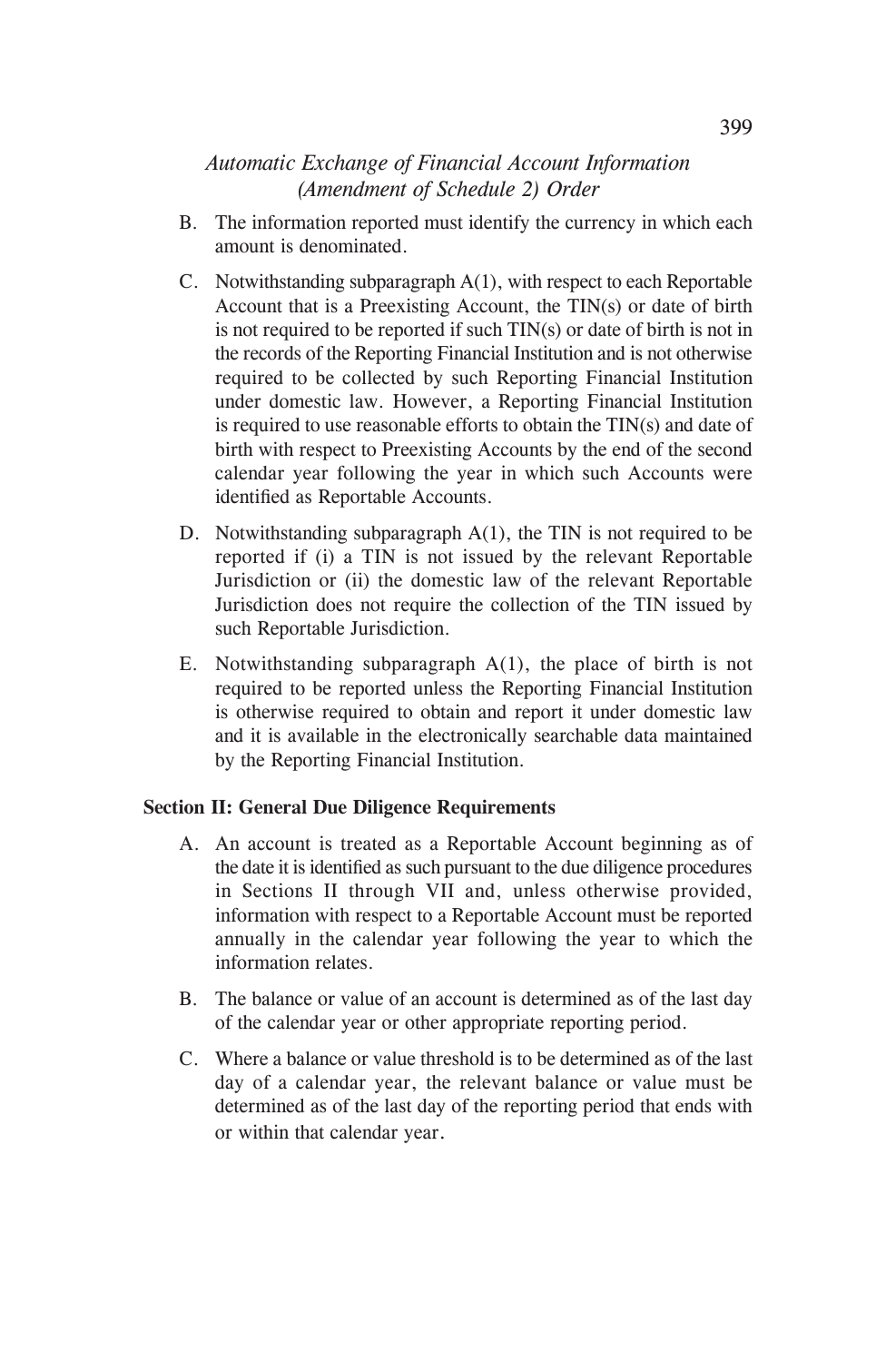#### **Section III: Due Diligence for Preexisting Individual Accounts**

The following procedures apply for purposes of entifying Reportable Accounts among Preexisting Individual Accounts.

- **A. Accounts Not Required to be Reviewed, Identified, or Reported.** A Preexisting Individual Account that is a Cash Value Insurance Contract or an Annuity Contract is not required to be reviewed, identified or reported, provided the Reporting Financial Institution is effectively prevented by law from selling such Contract to residents of a Reportable Jurisdiction.
- **B. Lower Value Accounts.** The following procedures apply with respect to Lower Value Accounts.
	- 1**. Residence Address.** If the Reporting Financial Institution has in its records a current residence address for the individual Account Holder based on Documentary Evidence, the Reporting Financial Institution may treat the individual Account Holder as being a resident for tax purposes of the jurisdiction in which the address is located for purposes of determining whether such individual Account Holder is a Reportable Person.
	- **2. Electronic Record Search.** If the Reporting Financial Institution does not rely on a current residence address for the individual Account Holder based on Documentary Evidence as set forth in subparagraph B(1), the Reporting Financial Institution must review electronically searchable data maintained by the Reporting Financial Institution for any of the following indicia and apply subparagraphs  $B(3)$  through  $(6)$ :
		- a) identification of the Account Holder as a resident of a Reportable Jurisdiction;
		- b) current mailing or residence address (including a post office box) in a Reportable Jurisdiction;
		- c) one or more telephone numbers in a Reportable Jurisdiction and no telephone number in the jurisdiction of the Reporting Financial Institution;
		- d) standing instructions (other than with respect to a Depository Account) to transfer funds to an account maintained in a Reportable Jurisdiction;
		- e) currently effective power of attorney or signatory authority granted to a person with an address in a Reportable Jurisdiction; or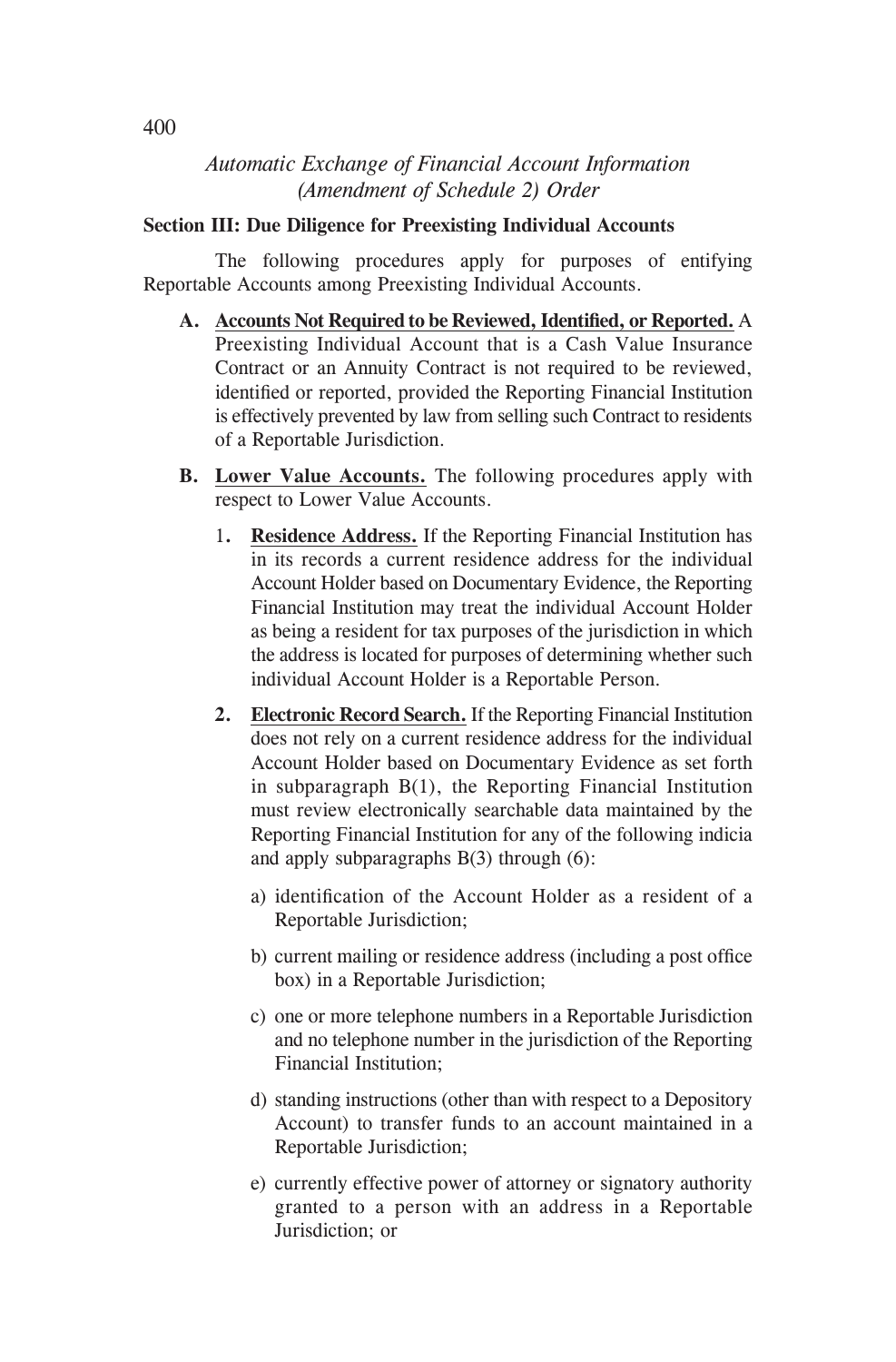- f) a "hold mail" instruction or "in-care-of" address in a Reportable Jurisdiction if the Reporting Financial Institution does not have any other address on file for the Account Holder.
- 3. If none of the indicia listed in subparagraph B(2) are discovered in the electronic search, then no further action is required until there is a change in circumstances that results in one or more indicia being associated with the account, or the account becomes a High Value Account.
- 4. If any of the indicia listed in subparagraph B(2)(a) through (e) are discovered in the electronic search, or if there is a change in circumstances that results in one or more indicia being associated with the account, then the Reporting Financial Institution must treat the Account Holder as a resident for tax purposes of each Reportable Jurisdiction for which an indicium is identified, unless it elects to apply subparagraph B(6) and one of the exceptions in such subparagraph applies with respect to that account.
- 5. If a "hold mail" instruction or "in-care-of" address is discovered in the electronic search and no other address and none of the other indicia listed in subparagraph B(2)(a) through (e) are identified for the Account Holder, the Reporting Financial Institution must, in the order most appropriate to the circumstances, apply the paper record search described in subparagraph C(2), or seek to obtain from the Account Holder a self-certification or Documentary Evidence to establish the residence(s) for tax purposes of such Account Holder. If the paper search fails to establish an indicium and the attempt to obtain the selfcertification or Documentary Evidence is not successful, the Reporting Financial Institution must report the account as an undocumented account.
- 6. Notwithstanding a finding of indicia under subparagraph B(2), a Reporting Financial Institution is not required to treat an Account Holder as a resident of a Reportable Jurisdiction if:
	- a) the Account Holder information contains a current mailing or residence address in the Reportable Jurisdiction, one or more telephone numbers in the Reportable Jurisdiction (and no telephone number in the jurisdiction of the Reporting Financial Institution) or standing instructions (with respect to Financial Accounts other than Depository Accounts) to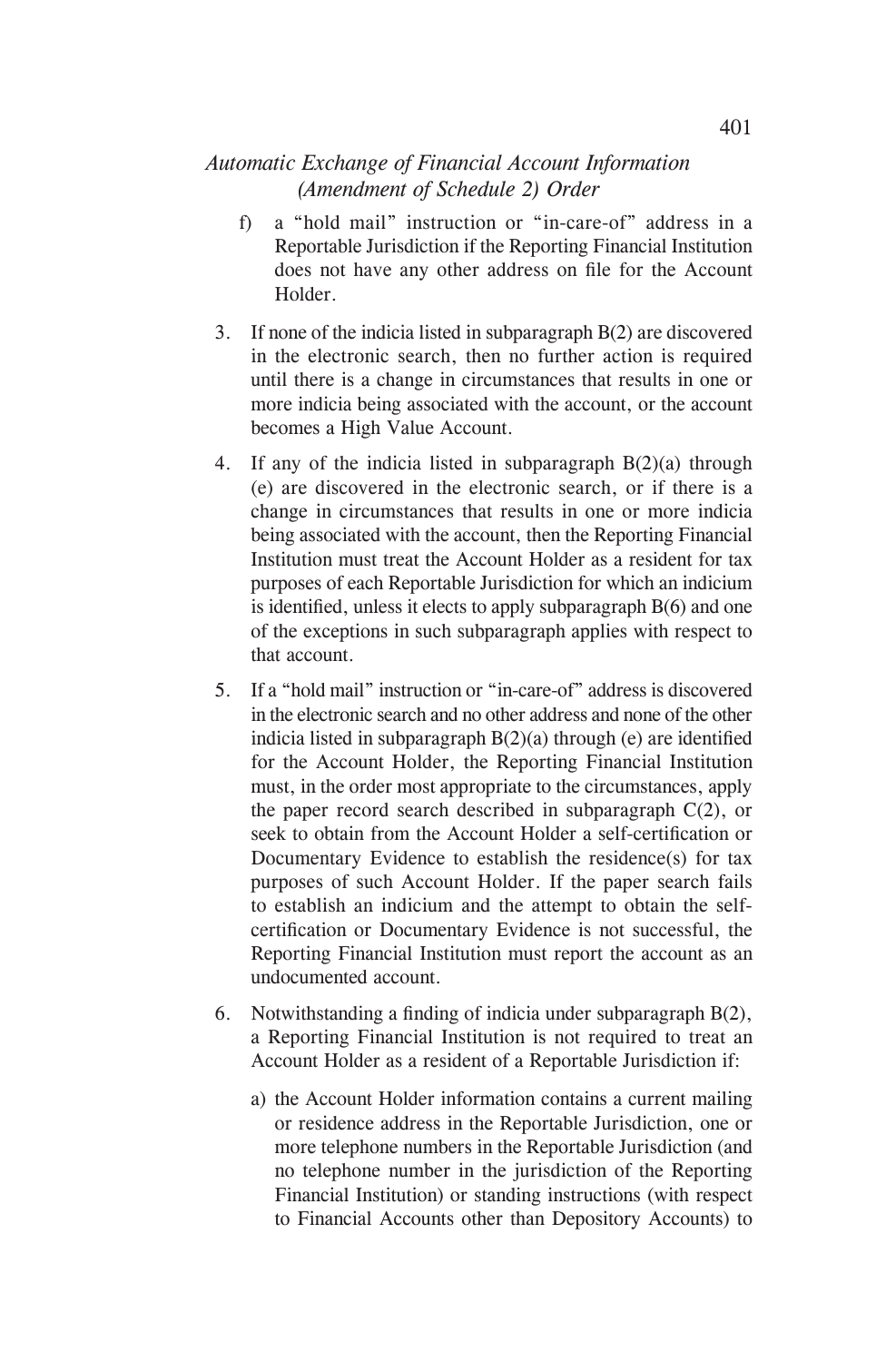transfer funds to an account maintained in a Reportable Jurisdiction, the Reporting Financial Institution obtains, or has previously reviewed and maintains a record of:

- i. a self-certification from the Account Holder of the jurisdiction(s) of residence of such Account Holder that does not include such Reportable Jurisdiction; and
- ii. Documentary Evidence establishing the Account Holder's non-reportable status.
- b) the Account Holder information contains a currently effective power of attorney or signatory authority granted to a person with an address in the Reportable Jurisdiction, the Reporting Financial Institution obtains, or has previously reviewed and maintains a record of:
	- i. a self-certification from the Account Holder of the jurisdiction(s) of residence of such Account Holder that does not include such Reportable Jurisdiction; or
	- ii. Documentary Evidence establishing the Account Holder's non-reportable status.
- **C. Enhanced Review Procedures for High Value Accounts.** The following enhanced review procedures apply with respect to High Value Accounts.
	- 1. **Electronic Record Search.** With respect to High Value Accounts, the Reporting Financial Institution must review electronically searchable data maintained by the Reporting Financial Institution for any of the indicia described in subparagraph B(2).
	- 2. **Paper Record Search.** If the Reporting Financial Institution's electronically searchable databases include fields for, and capture all of the information described in, subparagraph C(3), then a further paper record search is not required. If the electronic databases do not capture all of this information, then with respect to a High Value Account, the Reporting Financial Institution must also review the current customer master file and, to the extent not contained in the current customer master file, the following documents associated with the account and obtained by the Reporting Financial Institution within the last five years for any of the indicia described in subparagraph B(2):
		- a) the most recent Documentary Evidence collected with respect to the account;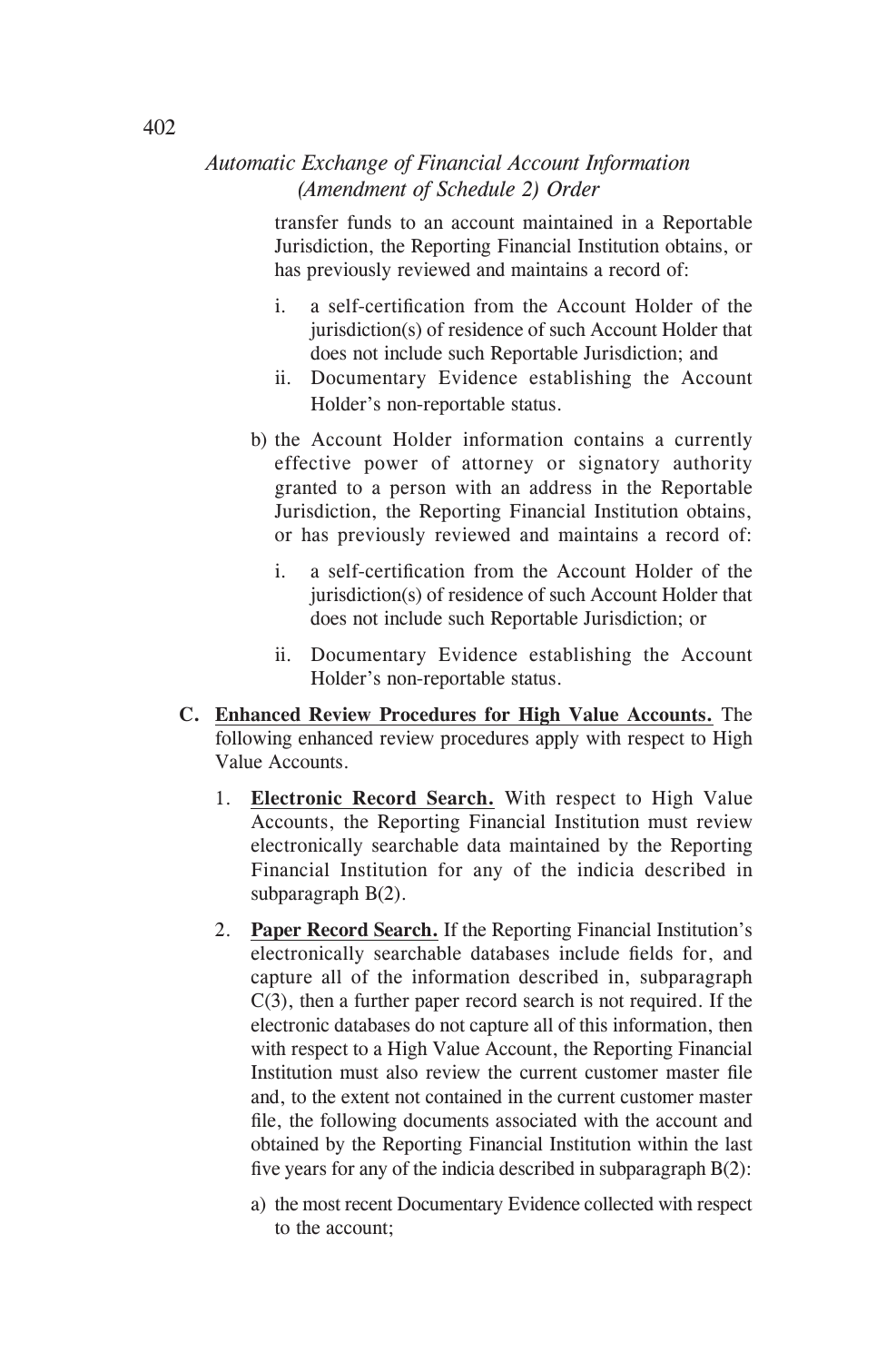- b) the most recent account opening contract or documentation;
- c) the most recent documentation obtained by the Reporting Financial Institution pursuant to AML/KYC Procedures or for other regulatory purposes;
- d) any power of attorney or signature authority forms currently in effect; and
- e) any standing instructions (other than with respect to a Depository Account) to transfer funds currently in effect.
- 3. **Exception To The Extent Databases Contain Sufficient Information.** A Reporting Financial Institution is not required to perform the paper record search described in subparagraph C(2) to the extent the Reporting Financial Institution's electronically searchable information includes the following:
	- a) the Account Holder's residence status;
	- b) the Account Holder's residence address and mailing address currently on file with the Reporting Financial Institution;
	- c) the Account Holder's telephone number(s) currently on file, if any, with the Reporting Financial Institution;
	- d) in the case of Financial Accounts other than Depository Accounts, whether there are standing instructions to transfer funds in the account to another account (including an account at another branch of the Reporting Financial Institution or another Financial Institution);
	- e) whether there is a current "in-care-of" address or "hold mail" instruction for the Account Holder; and
	- f) whether there is any power of attorney or signatory authority for the account.
- 4. **Relationship Manager Inquiry for Actual Knowledge.** In addition to the electronic and paper record searches described above, the Reporting Financial Institution must treat as a Reportable Account any High Value Account assigned to a relationship manager (including any Financial Accounts aggregated with that High Value Account) if the relationship manager has actual knowledge that the Account Holder is a Reportable Person.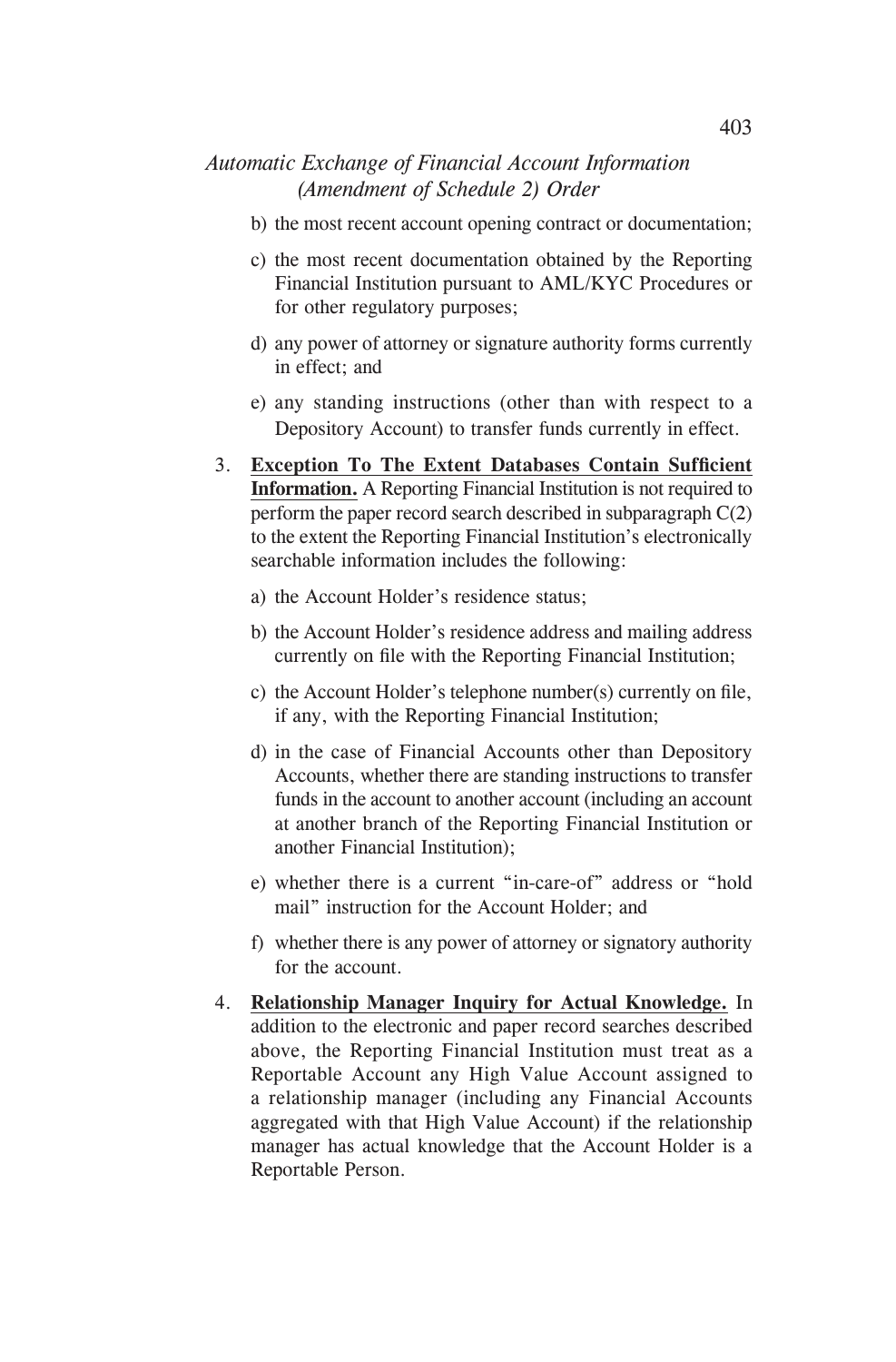- 5. **Effect of Finding Indicia.**
	- a) If none of the indicia listed in subparagraph B(2) are discovered in the enhanced review of High Value Accounts described above, and the account is not identified as held by a Reportable Person in subparagraph C(4), then further action is not required until there is a change in circumstances that results in one or more indicia being associated with the account.
	- b) If any of the indicia listed in subparagraph  $B(2)(a)$  through (e) are discovered in the enhanced review of High Value Accounts described above, or if there is a subsequent change in circumstances that results in one or more indicia being associated with the account, then the Reporting Financial Institution must treat the account as a Reportable Account with respect to each Reportable Jurisdiction for which an indicium is identified unless it elects to apply subparagraph B(6) and one of the exceptions in such subparagraph applies with respect to that account.
	- c) If a "hold mail" instruction or "in-care-of" address is discovered in the enhanced review of High Value Accounts described above, and no other address and none of the other indicia listed in subparagraph  $B(2)(a)$  through (e) are identified for the Account Holder, the Reporting Financial Institution must obtain from such Account Holder a selfcertification or Documentary Evidence to establish the residence(s) for tax purposes of the Account Holder. If the Reporting Financial Institution cannot obtain such selfcertification or Documentary Evidence, it must report the account as an undocumented account.
- 6. If a Preexisting Individual Account is not a High Value Account as of 31 December 2016, but becomes a High Value Account as of the last day of a subsequent calendar year, the Reporting Financial Institution must complete the enhanced review procedures described in paragraph C with respect to such account within the calendar year following the year in which the account becomes a High Value Account. If based on this review such account is identified as a Reportable Account, the Reporting Financial Institution must report the required information about such account with respect to the year in which it is identified as a Reportable Account and subsequent years on an annual basis, unless the Account Holder ceases to be a Reportable Person.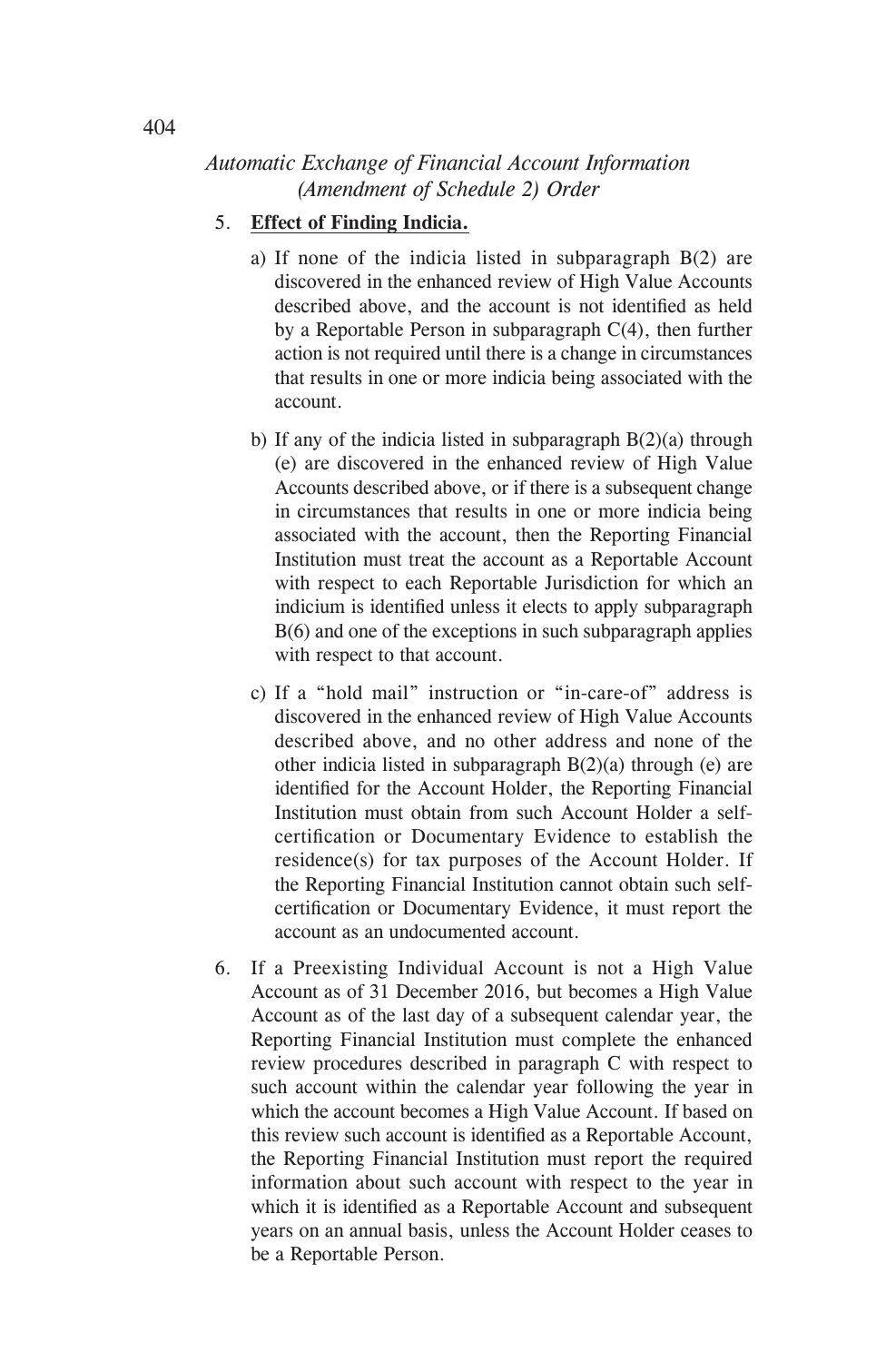- 7. Once a Reporting Financial Institution applies the enhanced review procedures described in paragraph C to a High Value Account, the Reporting Financial Institution is not required to re-apply such procedures, other than the relationship manager inquiry described in subparagraph  $C(4)$ , to the same High Value Account in any subsequent year unless the account is undocumented where the Reporting Financial Institution should re-apply them annually until such account ceases to be undocumented.
- 8. If there is a change of circumstances with respect to a High Value Account that results in one or more indicia described in subparagraph B(2) being associated with the account, then the Reporting Financial Institution must treat the account as a Reportable Account with respect to each Reportable Jurisdiction for which an indicium is identified unless it elects to apply subparagraph B(6) and one of the exceptions in such subparagraph applies with respect to that account.
- 9. A Reporting Financial Institution must implement procedures to ensure that a relationship manager identifies any change in circumstances of an account. For example, if a relationship manager is notified that the Account Holder has a new mailing address in a Reportable Jurisdiction, the Reporting Financial Institution is required to treat the new address as a change in circumstances and, if it elects to apply subparagraph B(6), is required to obtain the appropriate documentation from the Account Holder.
- D. Review of Preexisting High Value Individual Accounts must be completed by 31 December, 2017 and review of Pre-existing Lower Value Individual Accounts must be completed by 31 December, 2018.
- E. Any Preexisting Individual Account that has been identified as a Reportable Account under this Section must be treated as a Reportable Account in all subsequent years, unless the Account Holder ceases to be a Reportable Person.

#### **Section IV: Due Diligence for New Individual Accounts**

 The following procedures apply for purposes of identifying Reportable Accounts among New Individual Accounts.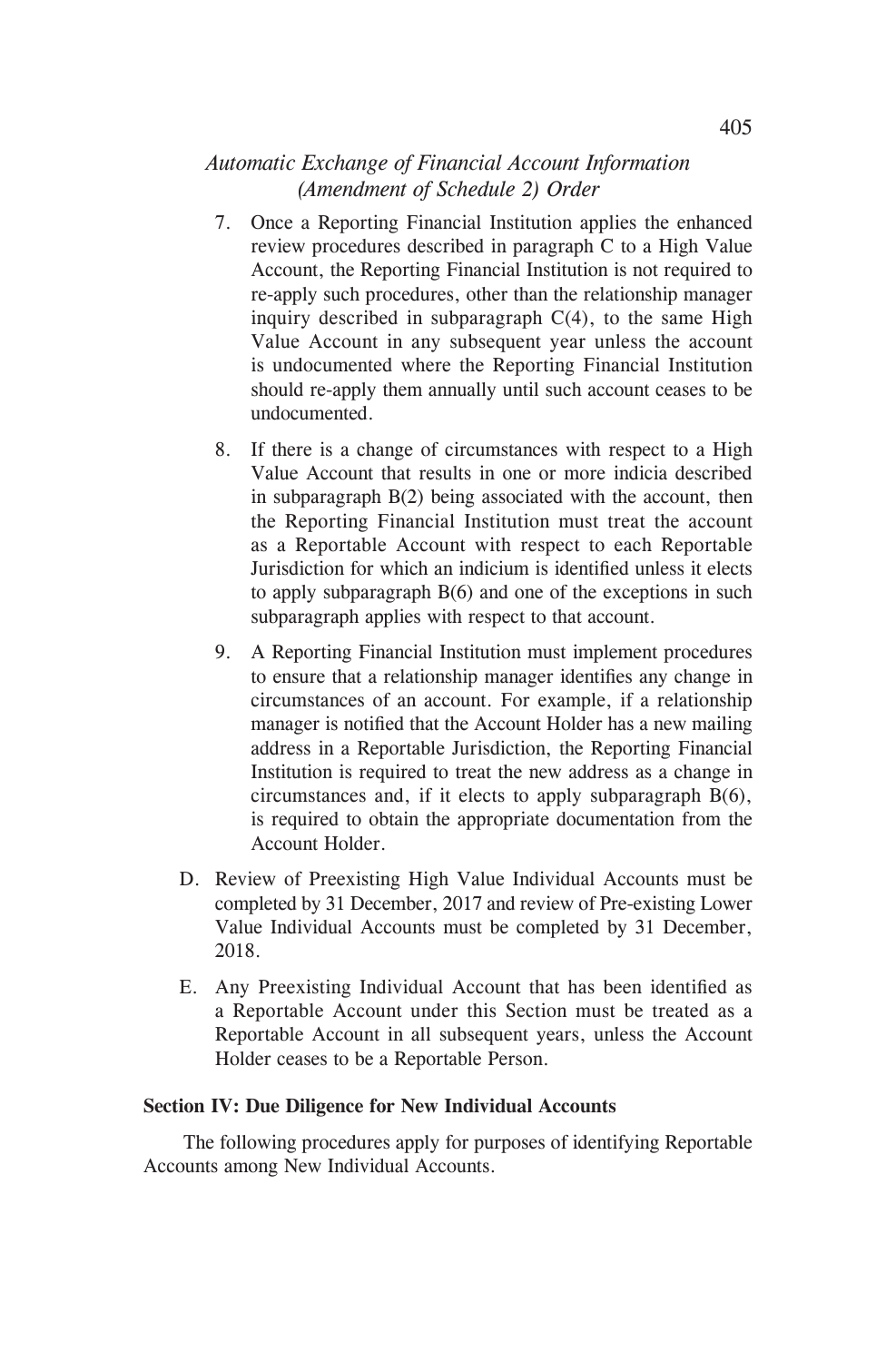- A. With respect to New Individual Accounts, upon account opening, the Reporting Financial Institution must obtain a self-certification, which may be part of the account opening documentation, that allows the Reporting Financial Institution to determine the Account Holder's residence(s) for tax purposes and confirm the reasonableness of such self-certification based on the information obtained by the Reporting Financial Institution in connection with the opening of the account, including any documentation collected pursuant to AML/KYC Procedures.
- B. If the self-certification establishes that the Account Holder is resident for tax purposes in a Reportable Jurisdiction, the Reporting Financial Institution must treat the account as a Reportable Account and the self-certification must also include the Account Holder's TIN with respect to such Reportable Jurisdiction (subject to paragraph D of Section I) and date of birth.
- C. If there is a change of circumstances with respect to a New Individual Account that causes the Reporting Financial Institution to know, or have reason to know, that the original self-certification is incorrect or unreliable, the Reporting Financial Institution cannot rely on the original self-certification and must obtain a valid self-certification that establishes the residence(s) for tax purposes of the Account Holder.

#### **Section V: Due Diligence for Preexisting Entity Accounts**

 The following procedures apply for purposes of identifying Reportable Accounts among Preexisting Entity Accounts.

- A. **Entity Accounts Not Required to Be Reviewed, Identified or Reported.** Unless the Reporting Financial Institution elects otherwise, either with respect to all Preexisting Entity Accounts or, separately, with respect to any clearly identified group of such accounts, a Preexisting Entity Account with an aggregate account balance or value that does not exceed \$250,000 as of 31st December 2016 is not required to be reviewed, identified, or reported as a Reportable Account until the aggregate account balance or value exceeds \$250,000 as of the last day of any subsequent calendar year.
- B. **Entity Accounts Subject to Review.** A Preexisting Entity Account that has an aggregate account balance or value that exceeds \$250,000 as of 31st December 2016 and a Preexisting Entity Account that does not exceed \$250,000 as of 31st December 2016 but the aggregate account balance or value of which exceeds \$250,000 as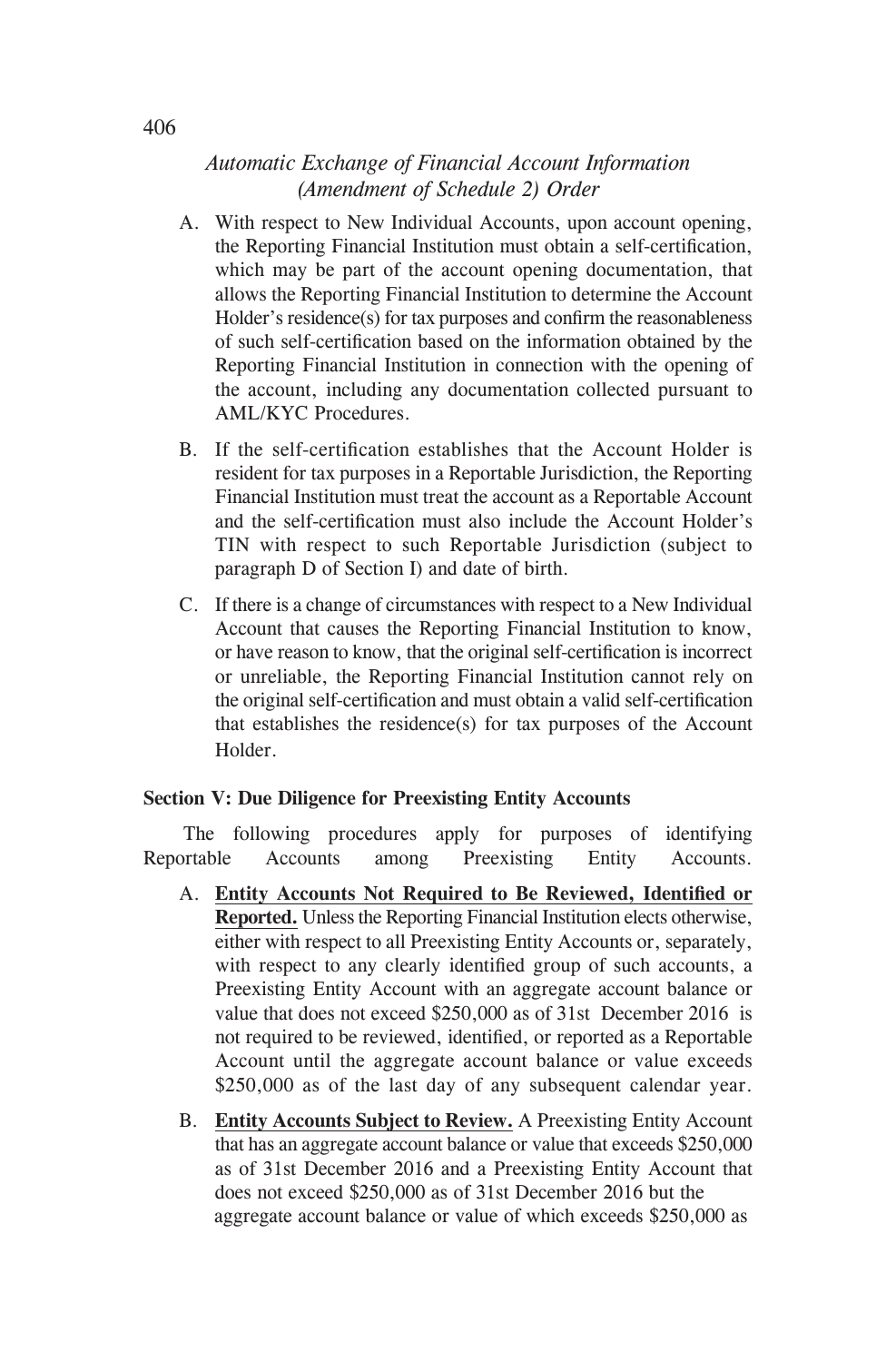of the last day of any subsequent calendar year, must be reviewed in accordance with the procedures set forth in paragraph D.

- C. **Entity Accounts With Respect to Which Reporting Is Required.**  With respect to Preexisting Entity Accounts described in paragraph B, only accounts that are held by one or more Entities that are Reportable Persons, or by Passive NFEs with one or more Controlling Persons who are Reportable Persons, shall be treated as Reportable Accounts.
- D. **Review Procedures for Identifying Entity Accounts With Respect to Which Reporting Is Required.** For Preexisting Entity Accounts described in paragraph B, a Reporting Financial Institution must apply the following review procedures to determine whether the account is held by one or more Reportable Persons, or by Passive NFEs with one or more Controlling Persons who are Reportable Persons:

#### 1. **Determine Whether the Entity Is a Reportable Person.**

- a) Review information maintained for regulatory or customer relationship purposes (including information collected pursuant to AML/KYC Procedures) to determine whether the information indicates that the Account Holder is resident in a Reportable Jurisdiction. For this purpose, information indicating that the Account Holder is resident in a Reportable Jurisdiction includes a place of incorporation or organisation, or an address in a Reportable Jurisdiction.
- b) If the information indicates that the Account Holder is resident in a Reportable Jurisdiction, the Reporting Financial Institution must treat the account as a Reportable Account unless it obtains a self-certification from the Account Holder, or reasonably determines based on information in its possession or that is publicly available, that the Account Holder is not a Reportable Person.
- 2. **Determine Whether the Entity is a Passive NFE with One or More Controlling Persons Who Are Reportable Persons.**  With respect to an Account Holder of a Preexisting Entity Account (including an Entity that is a Reportable Person), the Reporting Financial Institution must determine whether the Account Holder is a Passive NFE with one or more Controlling Persons who are Reportable Persons. If any of the Controlling Persons of a Passive NFE is a Reportable Person, then the account must be treated as a Reportable Account. In making these determinations the Reporting Financial Institution must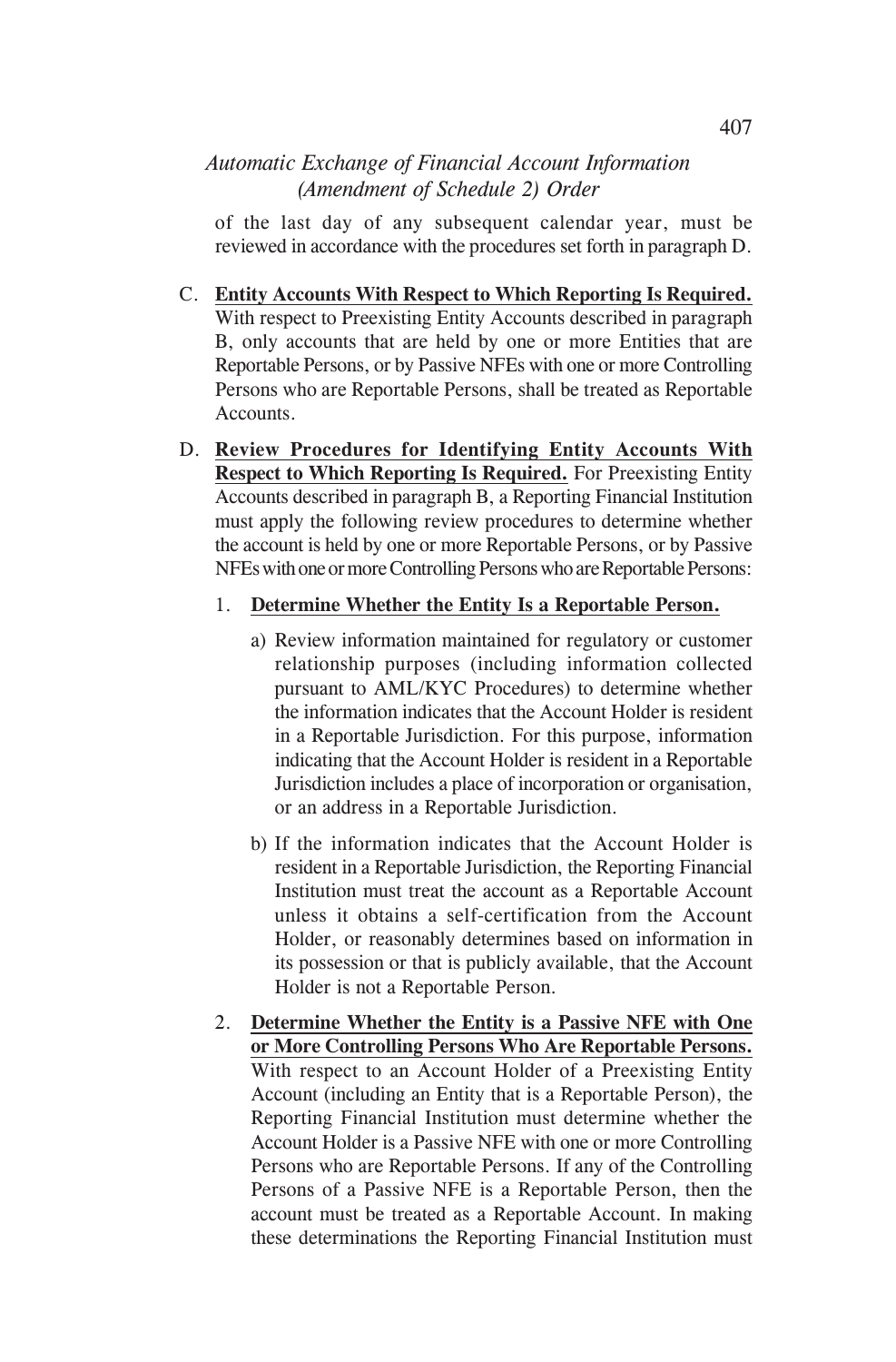follow the guidance in subparagraphs  $D(2)(a)$  through (c) in the order most appropriate under the circumstances.

- a) **Determining whether the Account Holder is a Passive NFE.** For purposes of determining whether the Account Holder is a Passive NFE, the Reporting Financial Institution must obtain a self-certification from the Account Holder to establish its status, unless it has information in its possession or that is publicly available, based on which it can reasonably determine that the Account Holder is an Active NFE or a Financial Institution other than an Investment Entity described in subparagraph A(6)(b) of Section VIII that is not a Participating Jurisdiction Financial Institution.
	- b) **Determining the Controlling Persons of an Account Holder.** For the purposes of determining the Controlling Persons of an Account Holder, a Reporting Financial Institution may rely on information collected and maintained pursuant to AML/KYC Procedures.
	- c) **Determining whether a Controlling Person of a Passive NFE is a Reportable Person.** For the purposes of determining whether a Controlling Person of a Passive NFE is a Reportable Person, a Reporting Financial Institution may rely on:
		- i. information collected and maintained pursuant to AML/KYC Procedures in the case of a Preexisting Entity Account held by one or more NFEs with an aggregate account balance or value that does not exceed \$1,000,000; or
		- ii. a self-certification from the Account Holder or such Controlling Person of the jurisdiction(s) in which the Controlling Person is resident for tax purposes.

#### E. **Timing of Review and Additional Procedures Applicable to Preexisting Entity Accounts.**

- 1. Review of Preexisting Entity Accounts with an aggregate account balance or value that exceeds \$250,000 as of 31st December 2016 must be completed by 31st December 2018.
- 2. Review of Preexisting Entity Accounts with an aggregate account balance or value that does not exceed \$250,000 as of 31st December 2016 but exceeds \$250,000 as of 31 December of a subsequent year, must be completed within the calendar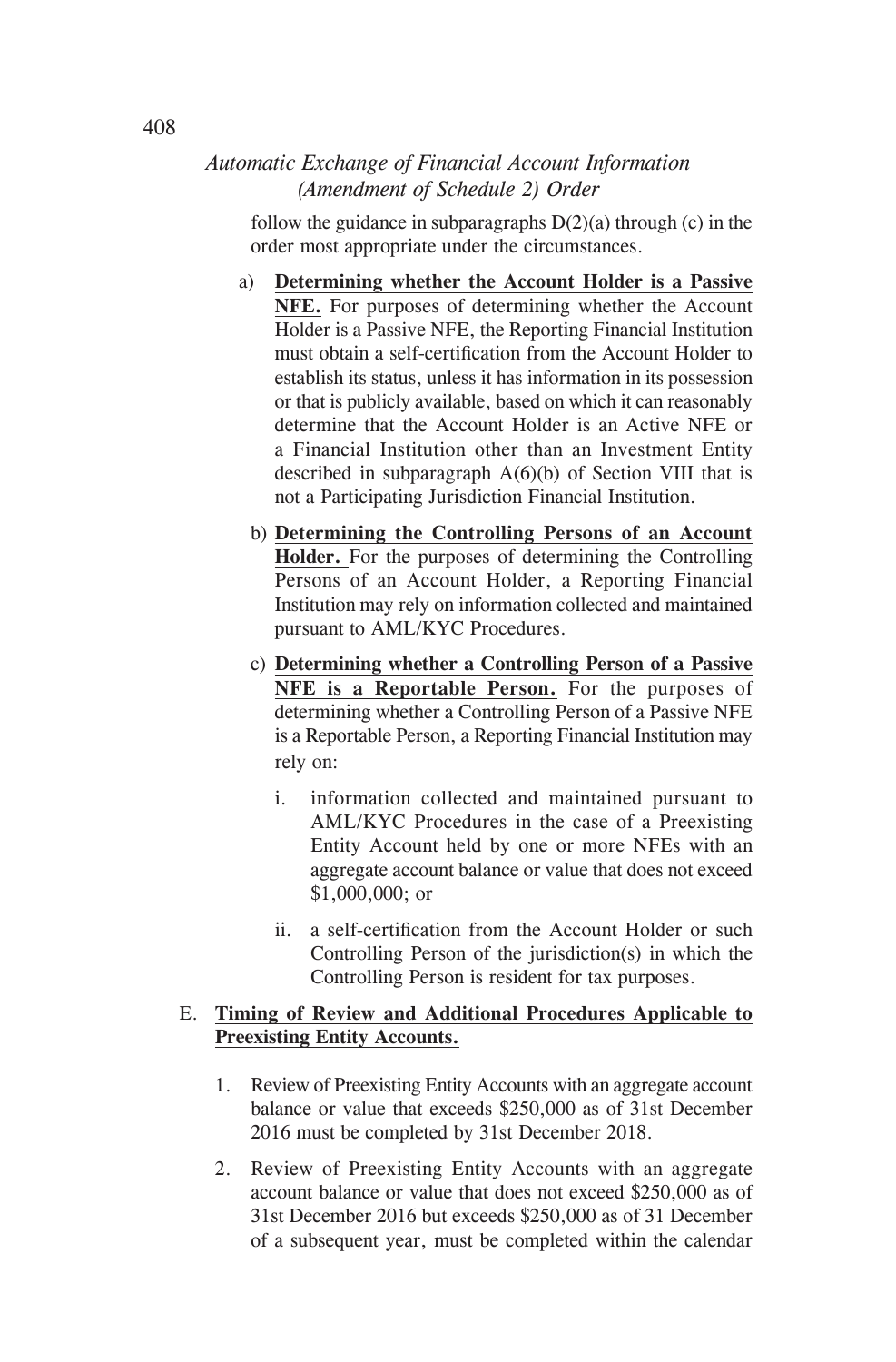year following the year in which the aggregate account balance or value exceeds \$250,000.

3. If there is a change of circumstances with respect to a Preexisting Entity Account that causes the Reporting Financial Institution to know, or have reason to know, that the self-certification or other documentation associated with an account is incorrect or unreliable, the Reporting Financial Institution must re-determine the status of the account in accordance with the procedures set forth in paragraph D.

#### **Section VI: Due Diligence for New Entity Accounts**

The following procedures apply for purposes of identifying Reportable Accounts among New Entity Accounts.

A. **Review Procedures for Identifying Entity Accounts With Respect to Which Reporting Is Required.** For New Entity Accounts, a Reporting Financial Institution must apply the following review procedures to determine whether the account is held by one or more Reportable Persons, or by Passive NFEs with one or more Controlling Persons who are Reportable Persons:

#### 1. **Determine Whether the Entity Is a Reportable Person.**

- a) Obtain a self-certification, which may be part of the account opening documentation, that allows the Reporting Financial Institution to determine the Account Holder's residence(s) for tax purposes and confirm the reasonableness of such self-certification based on the information obtained by the Reporting Financial Institution in connection with the opening of the account, including any documentation collected pursuant to AML/KYC Procedures. If the Entity certifies that it has no residence for tax purposes, the Reporting Financial Institution may rely on the address of the principal office of the Entity to determine the residence of the Account Holder.
- b) If the self-certification indicates that the Account Holder is resident in a Reportable Jurisdiction, the Reporting Financial Institution must treat the account as a Reportable Account unless it reasonably determines based on information in its possession or that is publicly available, that the Account Holder is not a Reportable Person with respect to such Reportable Jurisdiction.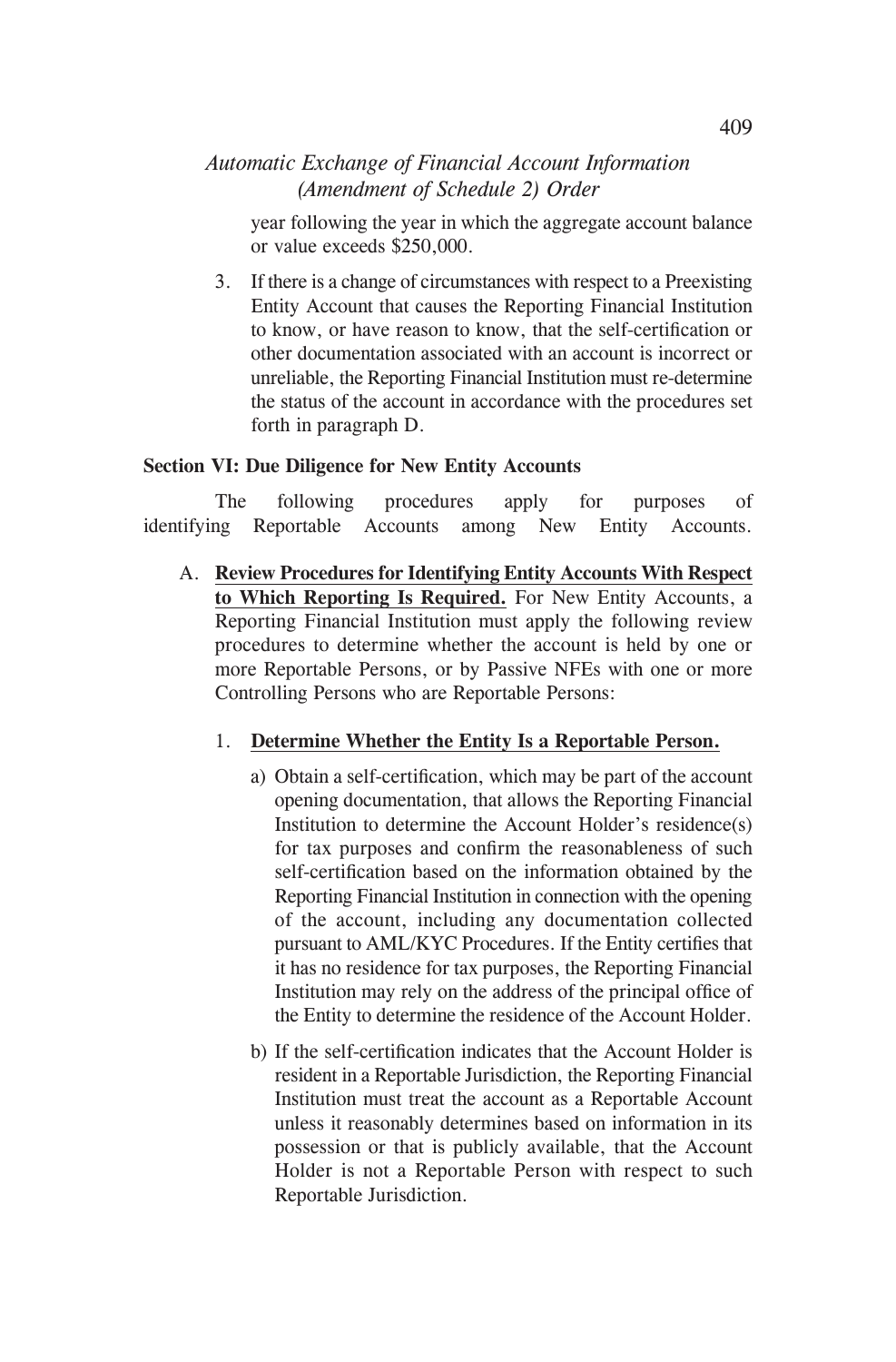- 2. **Determine Whether the Entity is a Passive NFE with One or More Controlling Persons Who Are Reportable Persons.**  With respect to an Account Holder of a New Entity Account (including an Entity that is a Reportable Person), the Reporting Financial Institution must determine whether the Account Holder is a Passive NFE with one or more Controlling Persons who are Reportable Persons. If any of the Controlling Persons of a Passive NFE is a Reportable Person, then the account must be treated as a Reportable Account. In making these determinations the Reporting Financial Institution must follow the guidance in subparagraphs  $A(2)(a)$  through (c) in the order most appropriate under the circumstances.
	- a) **Determining whether the Account Holder is a Passive NFE.** For purposes of determining whether the Account Holder is a Passive NFE, the Reporting Financial Institution must rely on a self-certification from the Account Holder to establish its status, unless it has information in its possession or that is publicly available, based on which it can reasonably determine that the Account Holder is an Active NFE or a Financial Institution other than an Investment Entity described in subparagraph A(6)(b) of Section VIII that is not a Participating Jurisdiction Financial **Institution**
	- b) **Determining the Controlling Persons of an Account Holder.** For purposes of determining the Controlling Persons of an Account Holder, a Reporting Financial Institution may rely on information collected and maintained pursuant to AML/KYC Procedures.
	- c) **Determining whether a Controlling Person of a Passive NFE is a Reportable Person.** For purposes of determining whether a Controlling Person of a Passive NFE is a Reportable Person, a Reporting Financial Institution may rely on a self-certification from the Account Holder or such Controlling Person.

#### **Section VII: Special Due Diligence Rules**

 The following additional rules apply in implementing the due diligence procedures described above: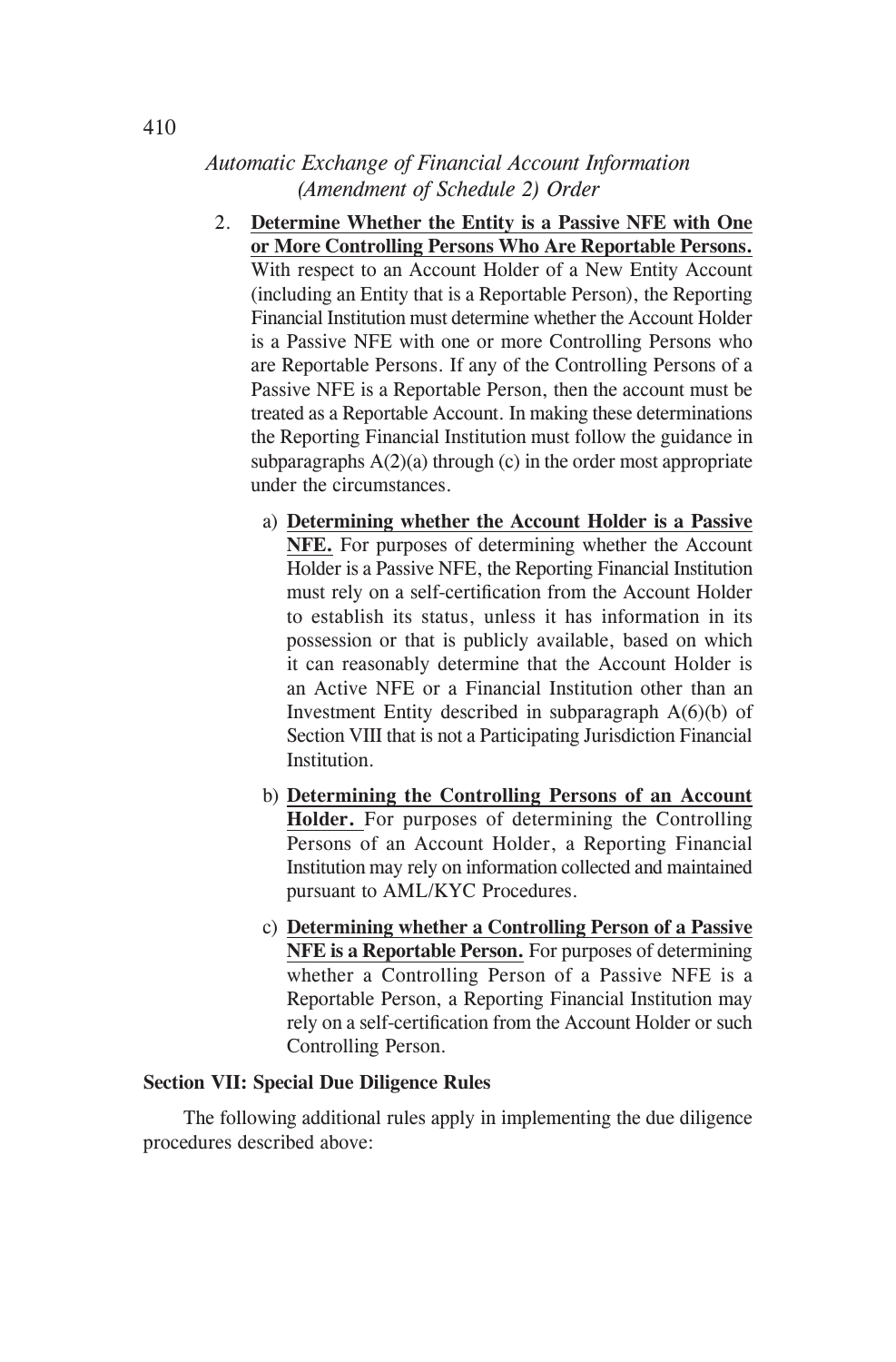- A. **Reliance on Self-Certifications and Documentary Evidence.**  A Reporting Financial Institution may not rely on a self-certification or Documentary Evidence if the Reporting Financial Institution knows or has reason to know that the self-certification or Documentary Evidence is incorrect or unreliable.
- B. **Alternative Procedures for Financial Accounts Held by Individual Beneficiaries of a Cash Value Insurance Contract or an Annuity Contract.** A Reporting Financial Institution may presume that an individual beneficiary (other than the owner) of a Cash Value Insurance Contract or an Annuity Contract receiving a death benefit is not a Reportable Person and may treat such Financial Account as other than a Reportable Account unless the Reporting Financial Institution has actual knowledge, or reason to know, that the beneficiary is a Reportable Person. A Reporting Financial Institution has reason to know that a beneficiary of a Cash Value Insurance Contract or an Annuity Contract is a Reportable Person if the information collected by the Reporting Financial Institution and associated with the beneficiary contains indicia as described in paragraph B of Section III. If a Reporting Financial Institution has actual knowledge, or reason to know, that the beneficiary is a Reportable Person, the Reporting Financial Institution must follow the procedures in paragraph B of Section III. A Reporting Financial Institution may treat a Financial Account that is a member's interest in a Group Cash Value Insurance Contract or Group Annuity Contract as a Financial Account that is not a Reportable Account until the date on which an amount is payable to the employee/ certificate holder or beneficiary, if the Financial Account that is a member's interest in a Group Cash Value Insurance Contract or Group Annuity Contract meets the following requirements:
	- *a) the Group Cash Value Insurance Contract or Group Annuity Contract is issued to an employer and covers twenty-five or more employee/certificate holders;*
	- *b) the employee/certificate holders are entitled to receive any contract value related to their interests and to name beneficiaries for the benefit payable upon the employee's death; and*
	- *c) the aggregate amount payable to any employee/certificate holder or beneficiary does not exceed \$1,000,000.*

*The term "Group Cash Value Insurance Contract" means a Cash Value Insurance Contract that (i) provides coverage on*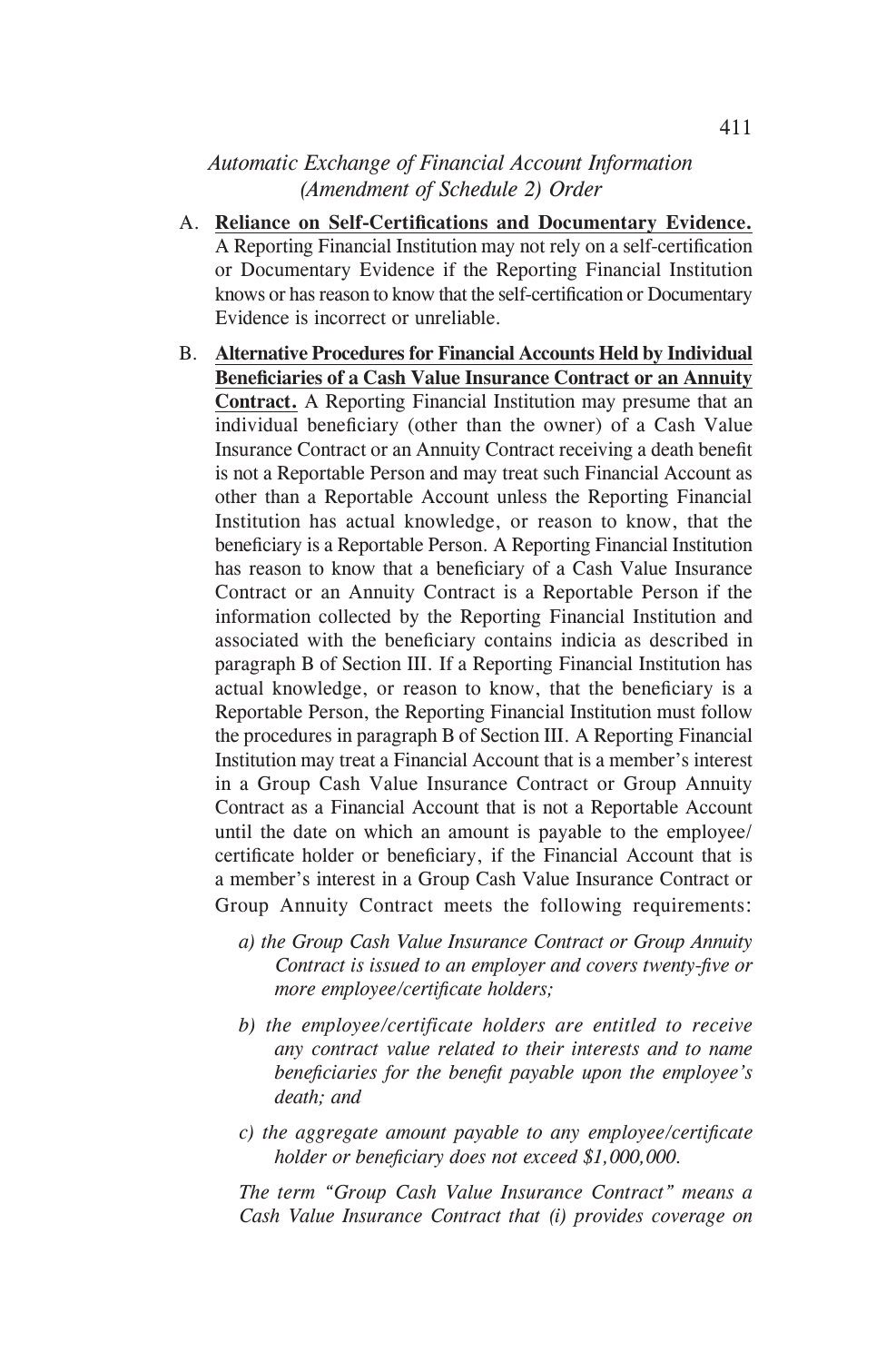*individuals who are affiliated through an employer, trade association, labour union, or other association or group; and (ii charges a premium for each member of the group (or member of a class within the group) that is determined without regard to the individual health characteristics other than age, gender, and smoking habits of the member (or class of members) of the group. The term "Group Annuity Contract" means an Annuity Contract under which the obligees are individuals who are affiliated through an employer, trade association, labour union, or other association or group.*

- C. **Account Balance Aggregation and Currency Rules.**
- 1. **Aggregation of Individual Accounts.** For purposes of determining the aggregate balance or value of Financial Accounts held by an individual, a Reporting Financial Institution is required to aggregate all Financial Accounts maintained by the Reporting Financial Institution, or by a Related Entity, but only to the extent that the Reporting Financial Institution's computerised systems link the Financial Accounts by reference to a data element such as client number or TIN, and allow account balances or values to be aggregated. Each holder of a jointly held Financial Account shall be attributed the entire balance or value of the jointly held Financial Account for purposes of applying the aggregation requirements described in this subparagraph.
- 2. **Aggregation of Entity Accounts.** For purposes of determining the aggregate balance or value of Financial Accounts held by an Entity, a Reporting Financial Institution is required to take into account all Financial Accounts that are maintained by the Reporting Financial Institution, or by a Related Entity, but only to the extent that the Reporting Financial Institution's computerised systems link the Financial Accounts by reference to a data element such as client number or TIN, and allow account balances or values to be aggregated. Each holder of a jointly held Financial Account shall be attributed the entire balance or value of the jointly held Financial Account for purposes of applying the aggregation requirements described in this subparagraph.
- 3. **Special Aggregation Rule Applicable to Relationship Managers.** For purposes of determining the aggregate balance or value of Financial Accounts held by a person to determine whether a Financial Account is a High Value Account, a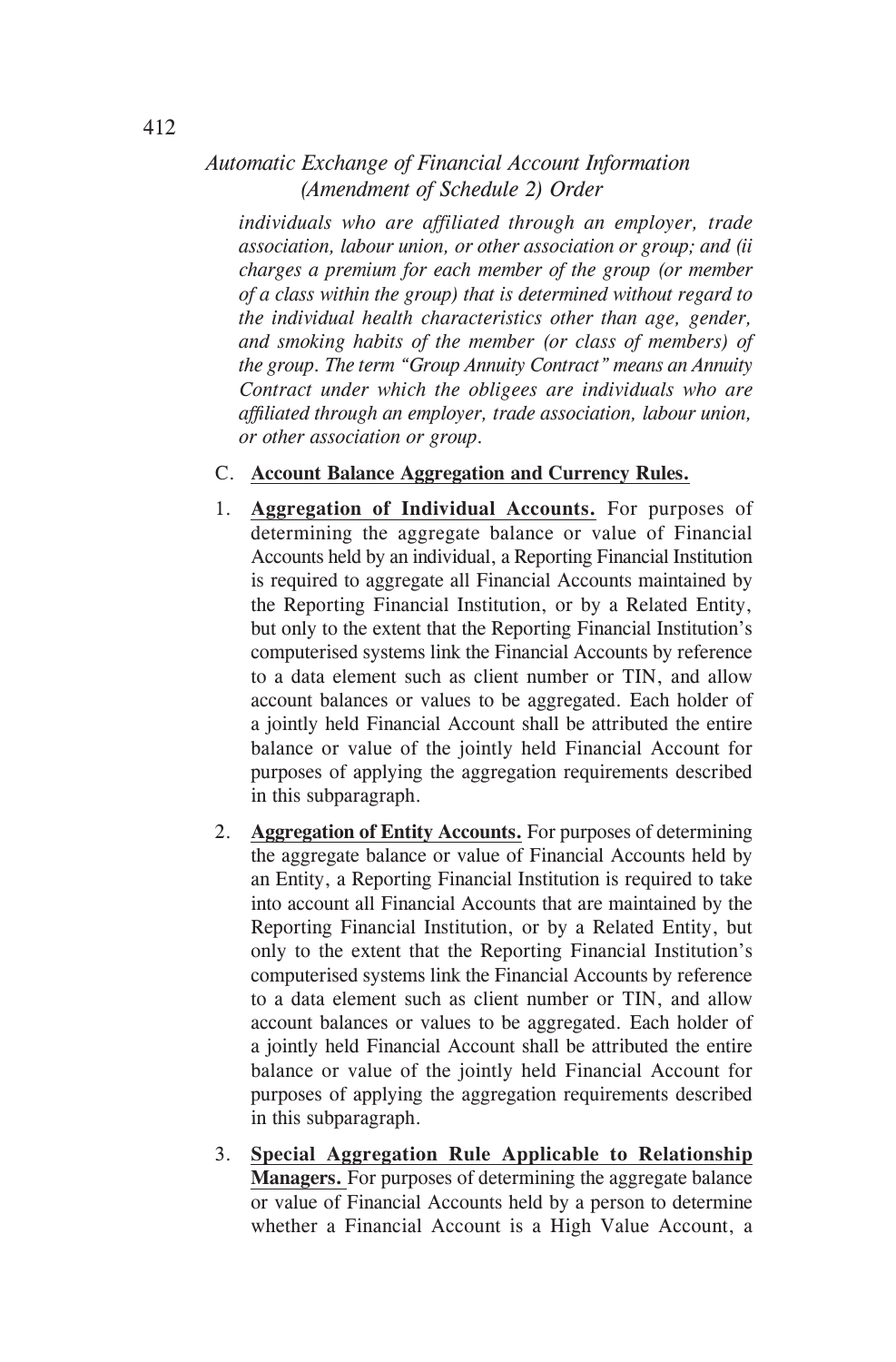Reporting Financial Institution is also required, in the case of any Financial Accounts that a relationship manager knows, or has reason to know, are directly or indirectly owned, controlled, or established (other than in a fiduciary capacity) by the same person, to aggregate all such accounts.

4. **Amounts Read to Include Equivalent in Other Currencies.**  All dollar amounts are in U.S. dollars and shall be read to include equivalent amounts in other currencies, as determined by domestic law.

#### **Section VIII: Defined Terms**

The following terms have the meanings set forth below:

#### A. **Reporting Financial Institution**

- 1. The term **"Reporting Financial Institution"** means any Participating Jurisdiction Financial Institution that is not a Non-Reporting Financial Institution.
- 2. The term **"Participating Jurisdiction Financial Institution"** means (i) any Financial Institution that is resident in a Participating Jurisdiction, but excludes any branch of that Financial Institution that is located outside such Participating Jurisdiction, and (ii) any branch of a Financial Institution that is not resident in a Participating Jurisdiction, if that branch is located in such Participating Jurisdiction.
- 3. The term **"Financial Institution"** means a Custodial Institution, a Depository Institution, an Investment Entity, or a Specified Insurance Company.
- 4. The term **"Custodial Institution"** means any Entity that holds, as a substantial portion of its business, Financial Assets for the account of others. An Entity holds Financial Assets for the account of others as a substantial portion of its business if the Entity's gross income attributable to the holding of Financial Assets and related financial services equals or exceeds 20 per cent of the Entity's gross income during the shorter of: (i) the three-year period that ends on 31 December (or the final day of a non-calendar year accounting period) prior to the year in which the determination is being made; or (ii) the period during which the Entity has been in existence.
- 5. The term **"Depository Institution"** means any Entity that accepts deposits in the ordinary course of a banking or similar business.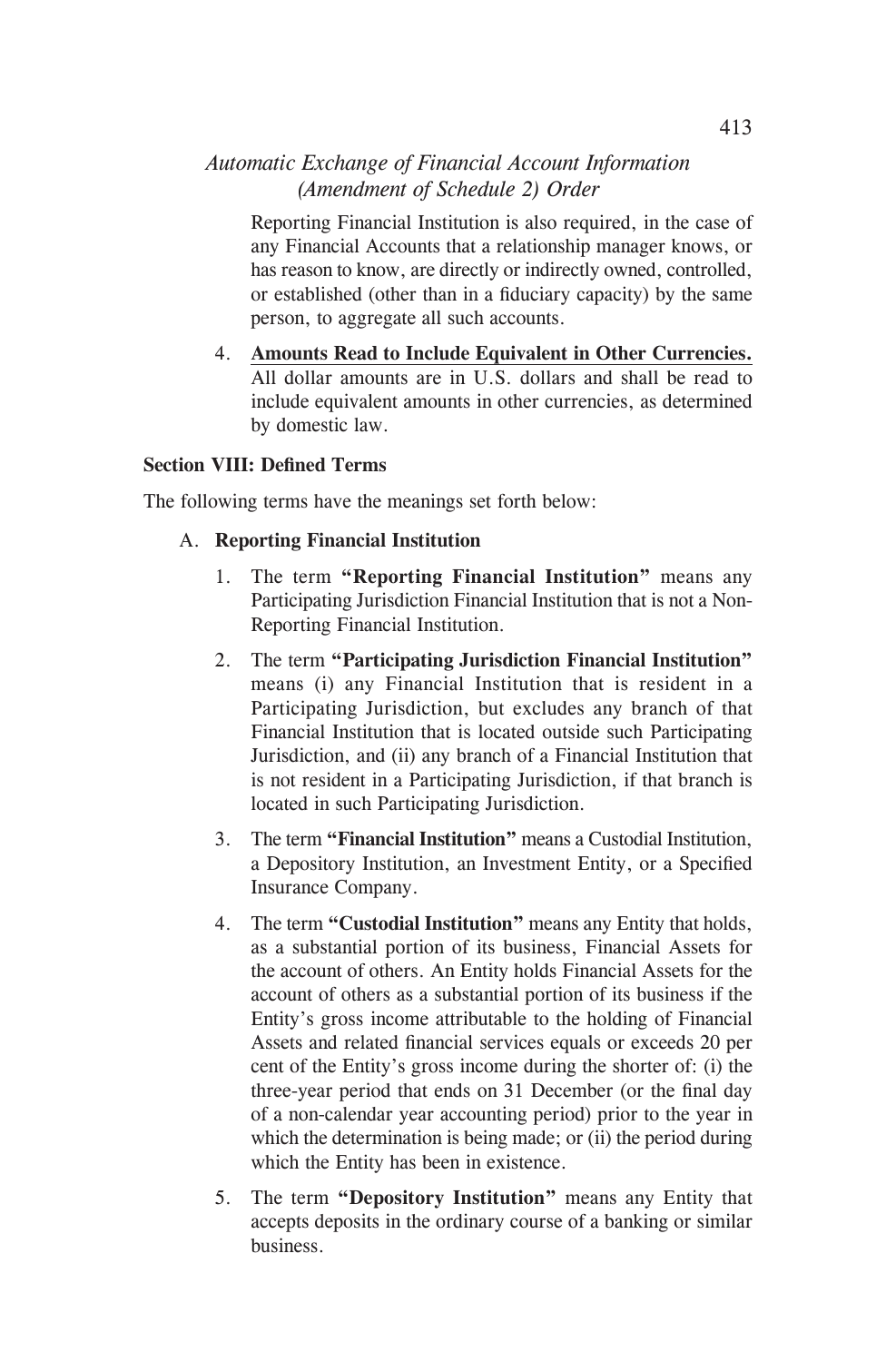- 6. The term **"Investment Entity"** means any Entity:
	- a) that primarily conducts as a business one or more of the following activities or operations for or on behalf of a customer:
		- i. trading in money market instruments (cheques, bills, certificates of deposit, derivatives, etc.); foreign exchange; exchange, interest rate and index instruments; transferable securities; or commodity futures trading;
		- ii. individual and collective portfolio management; or
		- iii. otherwise investing, administering, or managing Financial Assets or money on behalf of other persons; or
	- b) the gross income of which is primarily attributable to investing, reinvesting, or trading in Financial Assets, if the Entity is managed by another Entity that is a Depository Institution, a Custodial Institution, a Specified Insurance Company, or an Investment Entity described in subparagraph  $A(6)(a)$ .

An Entity is treated as primarily conducting as a business one or more of the activities described in subparagraph  $A(6)(a)$ , or an Entity's gross income is primarily attributable to investing, reinvesting, or trading in Financial Assets for purposes of subparagraph  $A(6)(b)$ , if the Entity's gross income attributable to the relevant activities equals or exceeds 50 per cent of the Entity's gross income during the shorter of: (i) the three-year period ending on 31 December of the year preceding the year in which the determination is made; or (ii) the period during which the Entity has been in existence. The term "Investment Entity" does not include an Entity that is an Active NFE because it meets any of the criteria in subparagraphs  $D(9)(d)$  through (g).

This paragraph shall be interpreted in a manner consistent with similar language set forth in the definition of "financial institution" in the Financial Action Task Force Recommendations.

7. The term **"Financial Asset"** includes a security (for example, a share of stock in a corporation; partnership or beneficial ownership interest in a widely held or publicly traded partnership or trust; note, bond, debenture, or other evidence of indebtedness), partnership interest, commodity, swap (for example, interest rate swaps, currency swaps, basis swaps,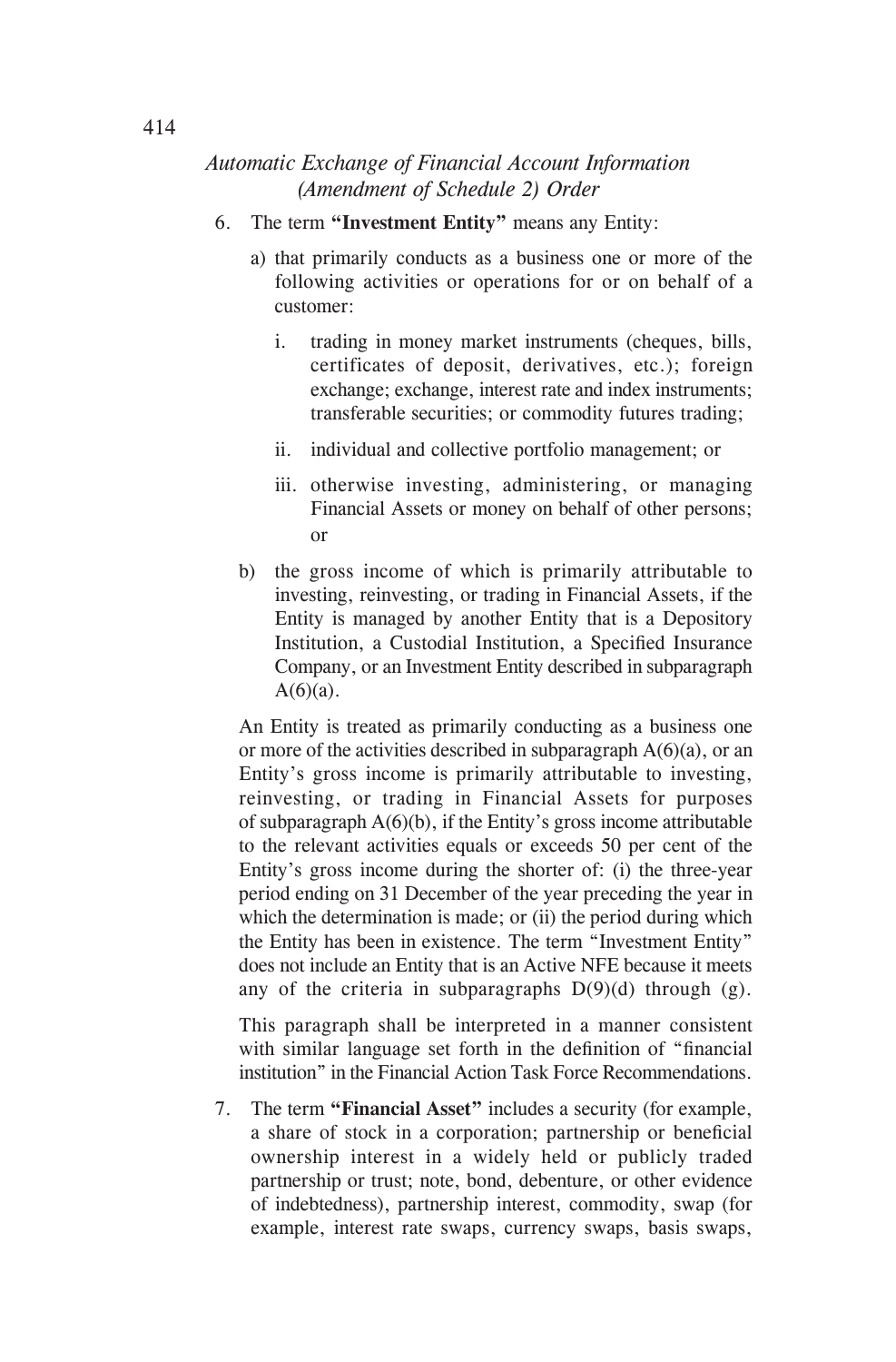interest rate caps, interest rate floors, commodity swaps, equity swaps, equity index swaps, and similar agreements), Insurance Contract or Annuity Contract, or any interest (including a futures or forward contract or option) in a security, partnership interest, commodity, swap, Insurance Contract, or Annuity Contract. The term "Financial Asset" does not include a nondebt, direct interest in real property.

8. The term **"Specified Insurance Company"** means any Entity that is an insurance company (or the holding company of an insurance company) that issues, or is obligated to make payments with respect to, a Cash Value Insurance Contract or an Annuity Contract.

#### B. **Non-Reporting Financial Institution**

- 1. The term **"Non-Reporting Financial Institution"** means any Financial Institution that is:
	- a) a Governmental Entity, International Organisation or Central Bank, other than with respect to a payment that is derived from an obligation held in connection with a commercial financial activity of a type engaged in by a Specified Insurance Company, Custodial Institution, or Depository Institution;
	- b) a Broad Participation Retirement Fund; a Narrow Participation Retirement Fund; a Pension Fund of a Governmental Entity, International Organisation or Central Bank; or a Qualified Credit Card Issuer;
	- c) any other Entity that presents a low risk of being used to evade tax, has substantially similar characteristics to any of the Entities described in subparagraphs  $B(1)(a)$  and (b), and is listed in Schedule 4, provided that the status of such Entity as a Non-Reporting Financial Institution does not frustrate the purposes of the Common Reporting Standard;
	- d) an Exempt Collective Investment Vehicle; or
	- e) a trust to the extent that the trustee of the trust is a Reporting Financial Institution and reports all information required to be reported pursuant to Section I with respect to all Reportable Accounts of the trust.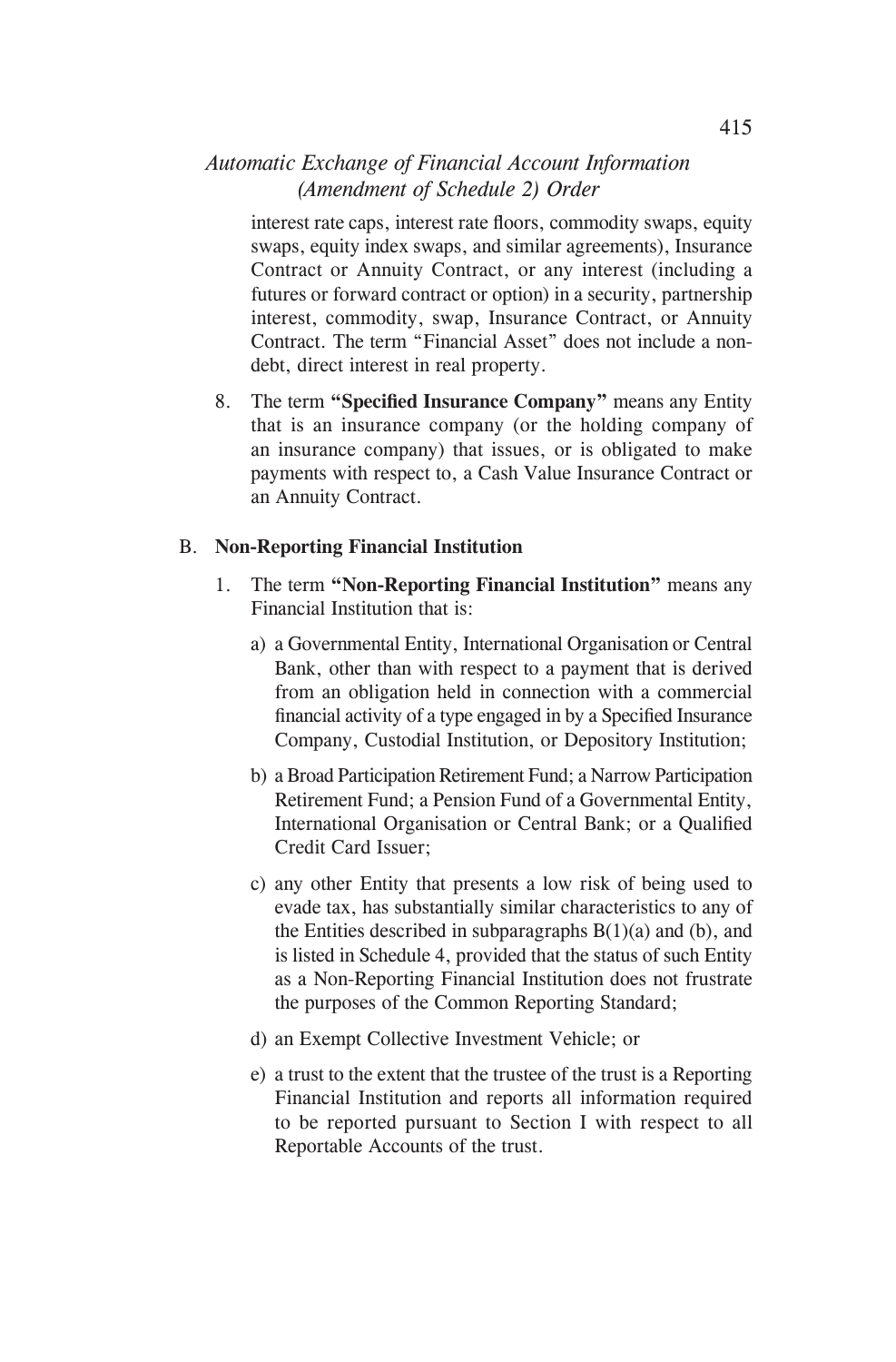- 2. The term **"Governmental Entity"** means the government of a jurisdiction, any political subdivision of a jurisdiction (which, for the avoidance of doubt, includes a state, province, county, or municipality), or any wholly owned agency or instrumentality of a jurisdiction or of any one or more of the foregoing (each, a "Governmental Entity"). This category is comprised of the integral parts, controlled entities, and political subdivisions of a jurisdiction.
	- a) An "integral part" of a jurisdiction means any person, organisation, agency, bureau, fund, instrumentality, or other body, however designated, that constitutes a governing authority of a jurisdiction. The net earnings of the governing authority must be credited to its own account or to other accounts of the jurisdiction, with no portion inuring to the benefit of any private person. An integral part does not include any individual who is a sovereign, official, or administrator acting in a private or personal capacity.
	- b) A controlled entity means an Entity that is separate in form from the jurisdiction or that otherwise constitutes a separate juridical entity, provided that:
		- i. the Entity is wholly owned and controlled by one or more Governmental Entities directly or through one or more controlled entities;
		- ii. the Entity's net earnings are credited to its own account or to the accounts of one or more Governmental Entities, with no portion of its income inuring to the benefit of any private person; and
		- iii. the Entity's assets vest in one or more Governmental Entities upon dissolution.
	- c) Income does not inure to the benefit of private persons if such persons are the intended beneficiaries of a governmental program, and the program activities are performed for the general public with respect to the common welfare or relate to the administration of some phase of government. Notwithstanding the foregoing, however, income is considered to inure to the benefit of private persons if the income is derived from the use of a governmental entity to conduct a commercial business, such as a commercial banking business, that provides financial services to private persons.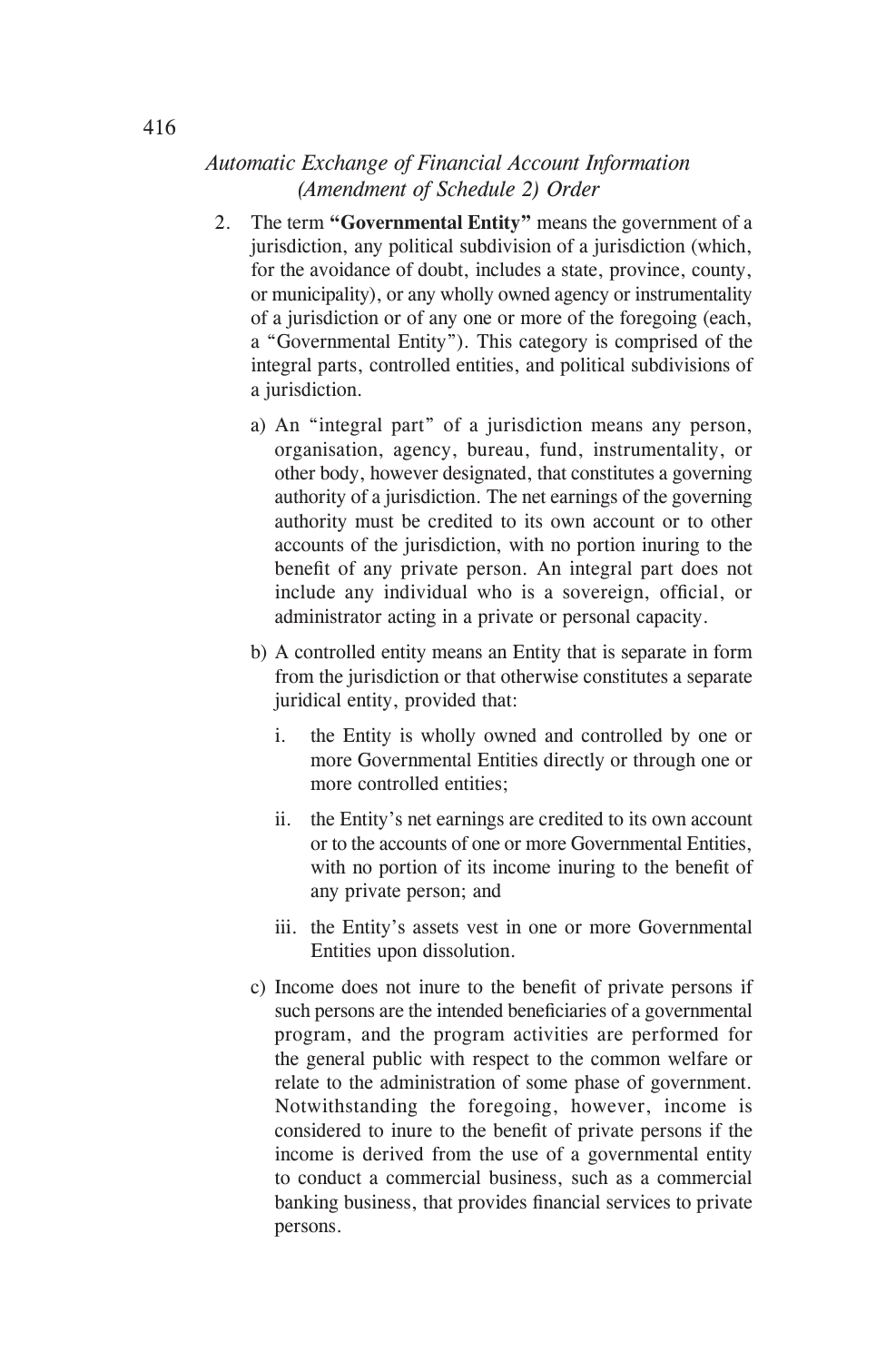- 3. The term **"International Organisation"** means any international organisation or wholly owned agency or instrumentality thereof. This category includes any intergovernmental organisation (including a supranational organisation) (1) that is comprised primarily of governments; (2) that has in effect a headquarters or substantially similar agreement with the jurisdiction; and (3) the income of which does not inure to the benefit of private persons.
- 4. The term **"Central Bank"** means an institution that is by law or government sanction the principal authority, other than the government of the jurisdiction itself, issuing instruments intended to circulate as currency. Such an institution may include an instrumentality that is separate from the government of the jurisdiction, whether or not owned in whole or in part by the jurisdiction.
- 5. The term **"Broad Participation Retirement Fund"** means a fund established to provide retirement, disability, or death benefits, or any combination thereof, to beneficiaries that are current or former employees (or persons designated by such employees) of one or more employers in consideration for services rendered, provided that the fund:
	- a) does not have a single beneficiary with a right to more than five per cent of the fund's assets;
	- b) is subject to government regulation and provides information reporting to the tax authorities; and
	- c) satisfies at least one of the following requirements:
		- i. the fund is generally exempt from tax on investment income, or taxation of such income is deferred or taxed at a reduced rate, due to its status as a retirement or pension plan;
		- ii. the fund receives at least 50 per cent of its total contributions (other than transfers of assets from other plans described in subparagraphs B(5) through (7) or from retirement and pension accounts described in subparagraph  $C(17)(a)$  from the sponsoring employers;
		- iii. distributions or withdrawals from the fund are allowedonly upon the occurrence of specified events related to retirement, disability, or death (except rollover distributions to other retirement funds described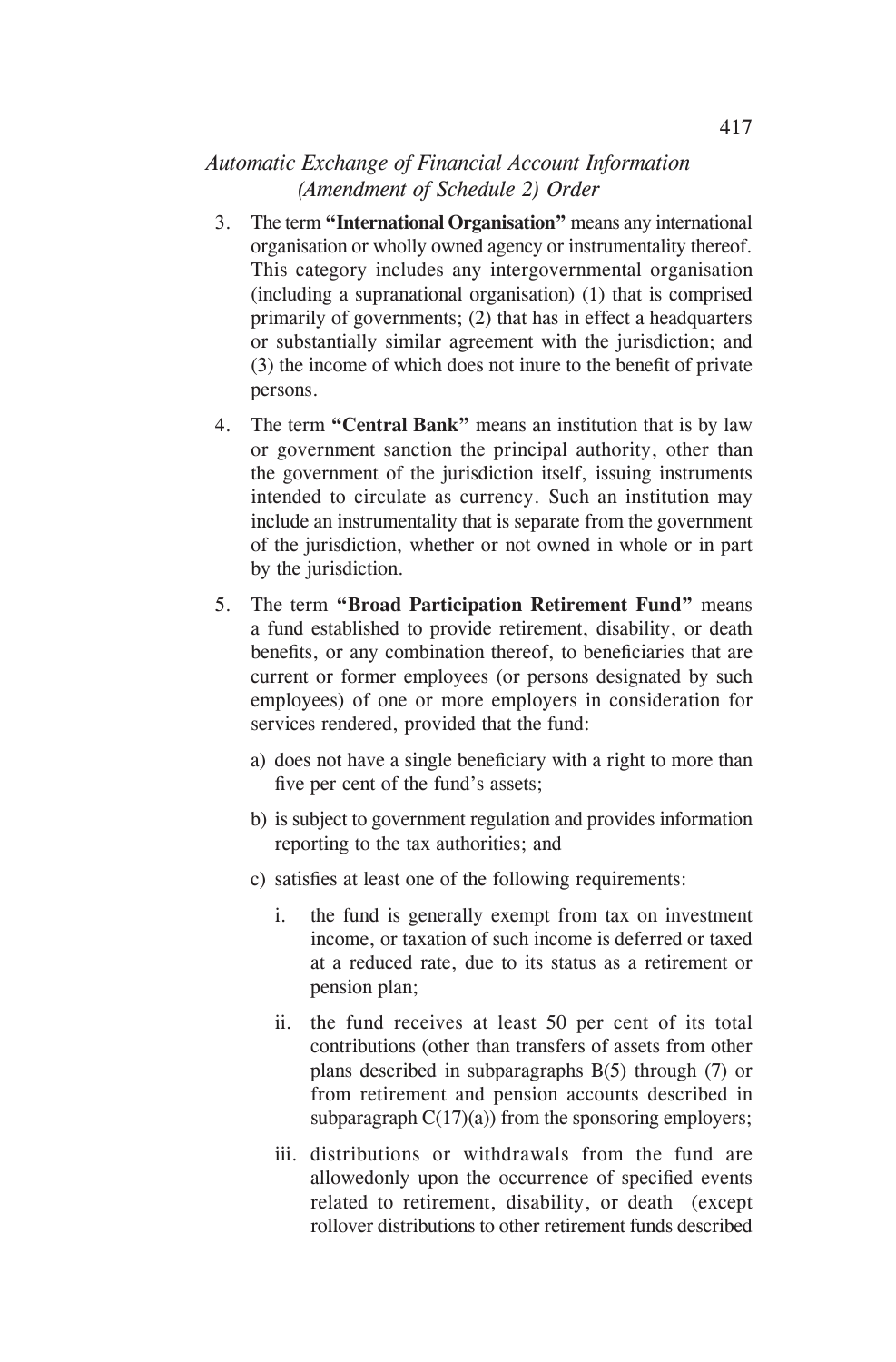in subparagraphs B(5) through (7) or retirement and pension accounts described in subparagraph  $C(17)(a)$ ), or penalties apply to distributions or withdrawals made before such specified events; or

- iv. contributions (other than certain permitted make-up contributions) by employees to the fund are limited by reference to earned income of the employee or may not exceed \$50,000 annually, applying the rules set forth in paragraph C of Section VII for account aggregation and currency translation.
- 6. The term **"Narrow Participation Retirement Fund"** means a fund established to provide retirement, disability, or death benefits to beneficiaries that are current or former employees (or persons designated by such employees) of one or more employers in consideration for services rendered, provided that:
	- a) the fund has fewer than 50 participants;
	- b) the fund is sponsored by one or more employers that are not Investment Entities or Passive NFEs;
	- c) the employee and employer contributions to the fund (other than transfers of assets from retirement and pension accounts described in subparagraph  $C(17)(a)$  are limited by reference to earned income and compensation of the employee, respectively;
	- d) participants that are not residents of the jurisdiction in which the fund is established are not entitled to more than 20 per cent of the fund's assets; and
	- e) the fund is subject to government regulation and provides information reporting to the tax authorities.
- 7. The term **"Pension Fund of a Governmental Entity, International Organisation or Central Bank"** means a fund established by a Governmental Entity, International Organisation or Central Bank to provide retirement, disability, or death benefits to beneficiaries or participants that are current or former employees (or persons designated by such employees), or that are not current or former employees, if the benefits provided to such beneficiaries or participants are in consideration of personal services performed for the Governmental Entity, International Organisation or Central Bank.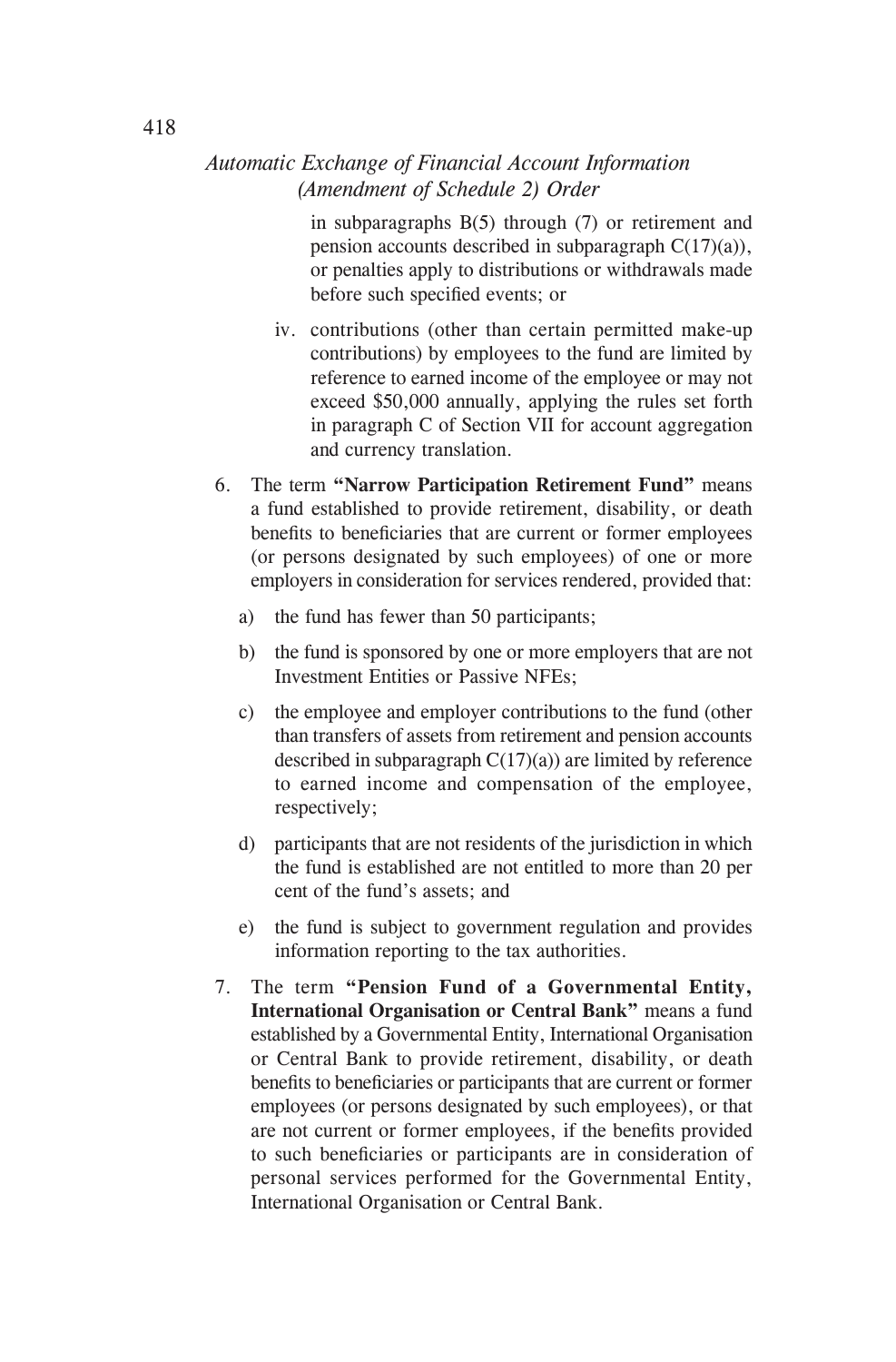- 8. The term **"Qualified Credit Card Issuer"** means a Financial Institution satisfying the following requirements:
	- a) the Financial Institution is a Financial Institution solely because it is an issuer of credit cards that accepts deposits only when a customer makes a payment in excess of a balance due with respect to the card and the overpayment is not immediately returned to the customer; and
	- b) beginning on or before 1st January, 2017 the Financial Institution implements policies and procedures either to prevent a customer from making an overpayment in excess of \$50,000, or to ensure that any customer overpayment in excess of \$50,000 is refunded to the customer within 60 days, in each case applying the rules set forth in paragraph C of Section VII for account aggregation and currency translation. For this purpose, a customer overpayment does not refer to credit balances to the extent of disputed charges but does include credit balances resulting from merchandise returns.
- 9. The term "Exempt Collective Investment Vehicle" means an Investment Entity that is regulated as a collective investment vehicle, provided that all of the interests in the collective investment vehicle are held by or through individuals or Entities that are not Reportable Persons, except a Passive NFE with Controlling Persons who are Reportable Persons.

 An Investment Entity that is regulated as a collective investment vehicle does not fail to qualify under subparagraph B(9) as an Exempt Collective Investment Vehicle, solely because the collective investment vehicle has issued physical shares in bearer form, provided that:

- a) the collective investment vehicle has not issued, and does not issue, any physical shares in bearer form after 31st December 2016;
- b) the collective investment vehicle retires all such shares upon surrender;
- c) the collective investment vehicle performs the due diligence procedures set forth in Sections II through VII and reports any information required to be reported with respect to any such shares when such shares are presented for redemption or other payment; and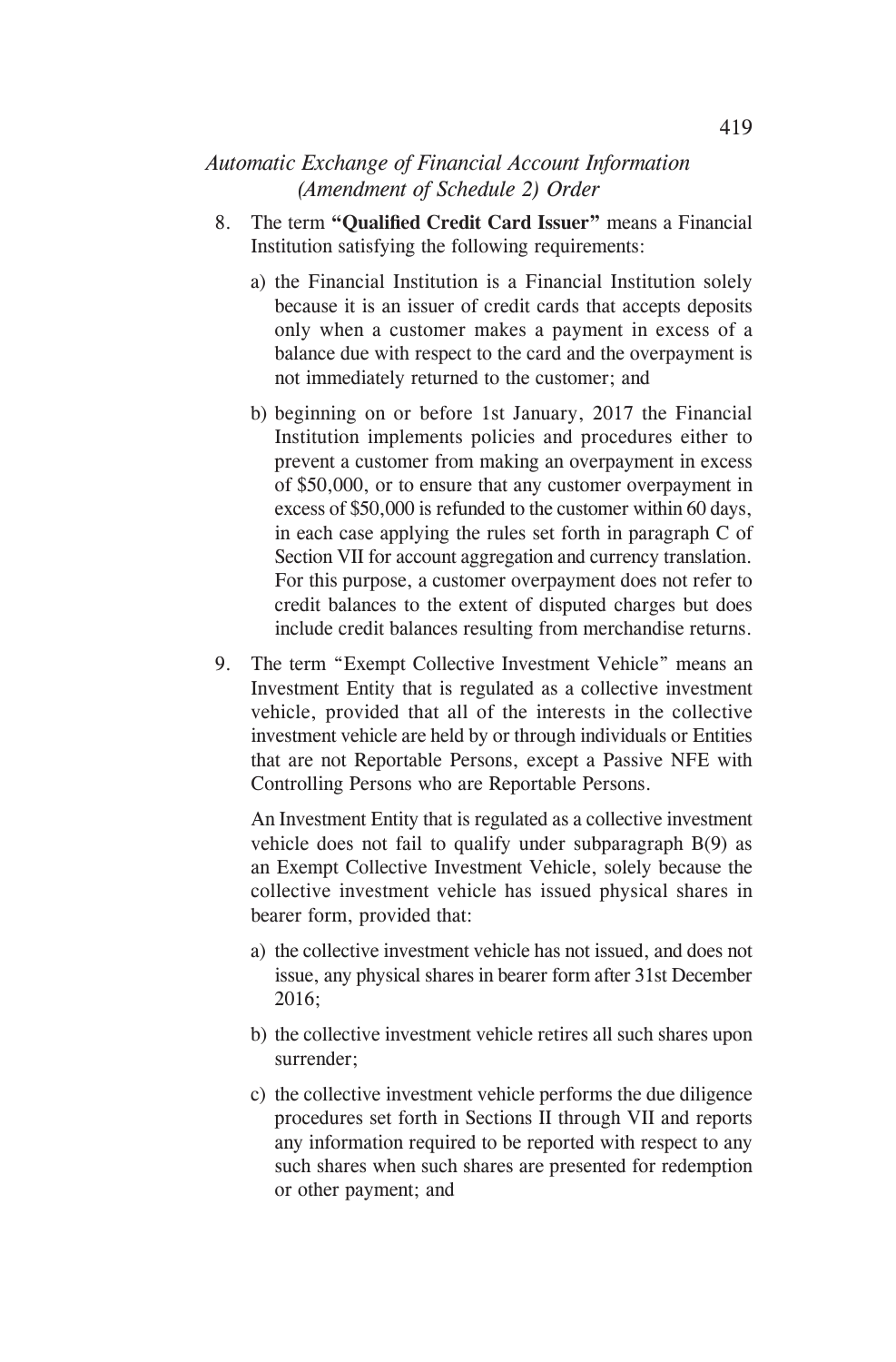d) the collective investment vehicle has in place policies and procedures to ensure that such shares are redeemed or immobilised as soon as possible, and in any event prior to 1st January, 2017

#### C. **Financial Account**

- 1. The term **"Financial Account"** means an account maintained by a Financial Institution, and includes a Depository Account, a Custodial Account and:
	- a) in the case of an Investment Entity, any equity or debt interest in the Financial Institution. Notwithstanding the foregoing, the term "Financial Account" does not include any equity or debt interest in an Entity that is an Investment Entity solely because it (i) renders investment advice to, and acts on behalf of, or (ii) manages portfolios for, and acts on behalf of, a customer for the purpose of investing, managing, or administering Financial Assets deposited in the name of the customer with a Financial Institution other than such Entity;
	- b) in the case of a Financial Institution not described in subparagraph  $C(1)(a)$ , any equity or debt interest in the Financial Institution, if the class of interests was established with a purpose of avoiding reporting in accordance with Section I; and
	- c) any Cash Value Insurance Contract and any Annuity Contract issued or maintained by a Financial Institution, other than a noninvestment-linked, non-transferable immediate life annuity that is issued to an individual and monetises a pension or disability benefit provided under an account that is an Excluded Account.

The term "Financial Account" does not include any account that is an Excluded Account.

2. The term **"Depository Account"** includes any commercial, checking, savings, time, or thrift account, or an account that is evidenced by a certificate of deposit, thrift certificate, investment certificate, certificate of indebtedness, or other similar instrument maintained by a Financial Institution in the ordinary course of a banking or similar business. A Depository Account also includes an amount held by an insurance company pursuant to a guaranteed investment contract or similar agreement to pay or credit interest thereon.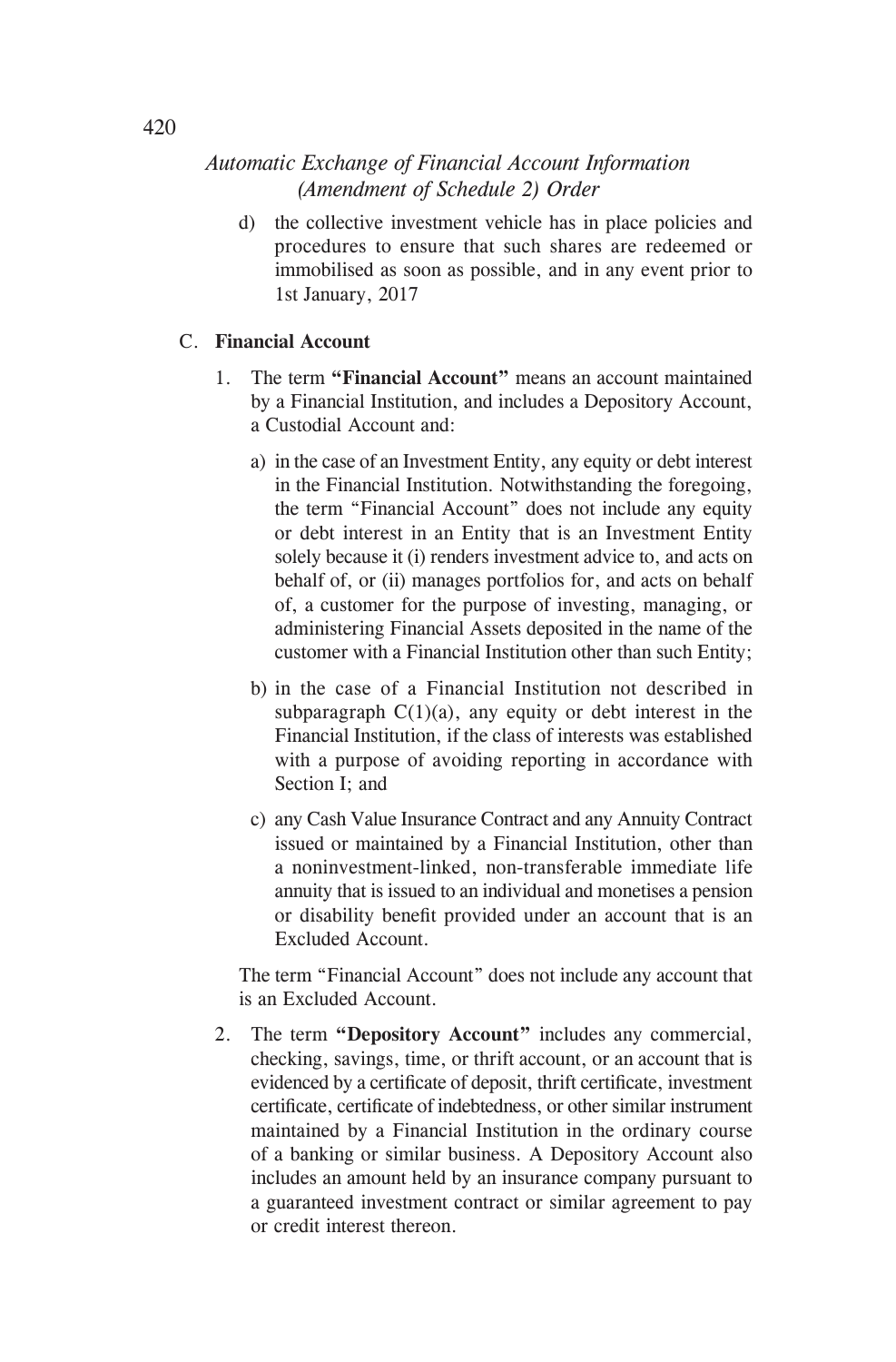- 3. The term **"Custodial Account"** means an account (other than an Insurance Contract or Annuity Contract) that holds one or more Financial Assets for the benefit of another person.
- 4. The term **"Equity Interest"** means, in the case of a partnership that is a Financial Institution, either a capital or profits interest in the partnership. In the case of a trust that is a Financial Institution, an Equity Interest is considered to be held by any person treated as a settlor or beneficiary of all or a portion of the trust, or any other natural person exercising ultimate effective control over the trust. A Reportable Person will be treated as being a beneficiary of a trust if such Reportable Person has the right to receive directly or indirectly (for example, through a nominee) a mandatory distribution or may receive, directly or indirectly, a discretionary distribution from the trust.
- 5. The term **"Insurance Contract"** means a contract (other than an Annuity Contract) under which the issuer agrees to pay an amount upon the occurrence of a specified contingency involving mortality, morbidity, accident, liability, or property risk.
- 6. The term **"Annuity Contract"** means a contract under which the issuer agrees to make payments for a period of time determined in whole or in part by reference to the life expectancy of one or more individuals. The term also includes a contract that is considered to be an Annuity Contract in accordance with the law, regulation, or practice of the jurisdiction in which the contract was issued, and under which the issuer agrees to make payments for a term of years.
- 7. The term **"Cash Value Insurance Contract"** means an Insurance Contract (other than an indemnity reinsurance contract between two insurance companies) that has a Cash Value.
- 8. The term **"Cash Value"** means the greater of (i) the amount that the policyholder is entitled to receive upon surrender or termination of the contract (determined without reduction for any surrender charge or policy loan), and (ii) the amount the policyholder can borrow under or with regard to the contract. Notwithstanding the foregoing, the term "Cash Value" does not include an amount payable under an Insurance Contract:
	- a) solely by reason of the death of an individual insured under a life insurance contract;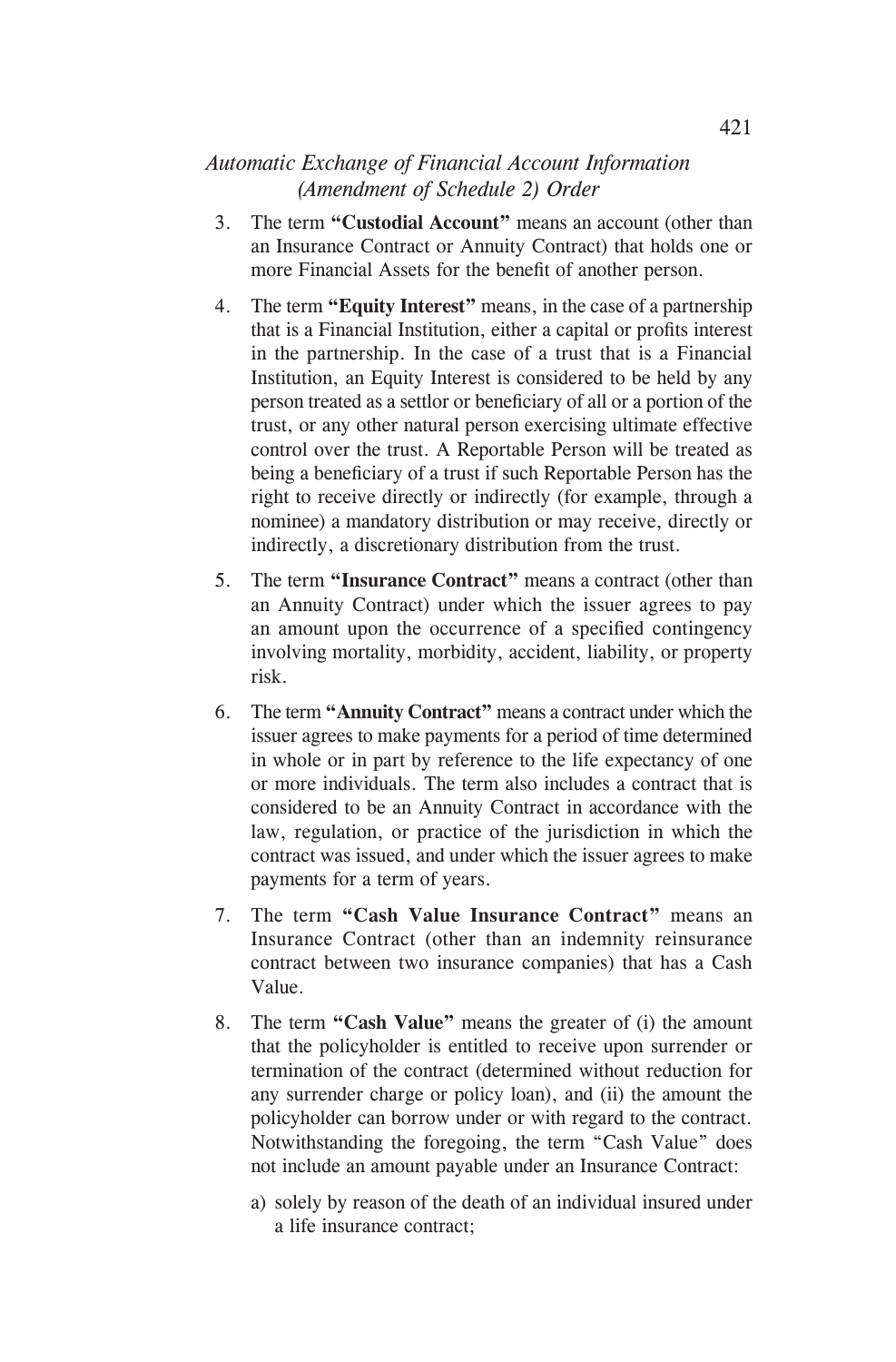- b) as a personal injury or sickness benefit or other benefit providing indemnification of an economic loss incurred upon the occurrence of the event insured against;
- c) as a refund of a previously paid premium (less cost of insurance charges whether or not actually imposed) under an Insurance Contract (other than an investment-linked life insurance or annuity contract) due to cancellation or termination of the contract, decrease in risk exposure during the effective period of the contract, or arising from the correction of a posting or similar error with regard to the premium for the contract;
- d) as a policyholder dividend (other than a termination dividend) provided that the dividend relates to an Insurance Contract under which the only benefits payable are described in subparagraph  $C(8)(b)$ ; or
- e) as a return of an advance premium or premium deposit for an Insurance Contract for which the premium is payable at least annually if the amount of the advance premium or premium deposit does not exceed the next annual premium that will be payable under the contract.
- 9. The term **"Preexisting Account"** means:.
	- a) a Financial Account maintained by a Reporting Financial Institution as of 31st December 2016; or
	- b) any Financial Account of an Account Holder, regardless of the date such Financial Account was opened, if:
		- i. the Account Holder also holds with the Reporting Financial Institution (or with a Related Entity within the same jurisdiction as the Reporting Financial Institution) a Financial Account that is a Preexisting Account under subparagraph  $C(9)(a)$ ;
		- ii. the Reporting Financial Institution (and, as applicable, the Related Entity within the same jurisdiction as the Reporting Financial Institution) treats both of the aforementioned Financial Accounts, and any other Financial Accounts of the Account Holder that are treated as Preexisting Accounts under this subparagraph C(9)(b), as a single Financial Account for purposes of satisfying the standards of knowledge requirements set forth in paragraph A of Section VII, and for purposes of determining the balance or value of any of the Financial Accounts when applying any of the account thresholds;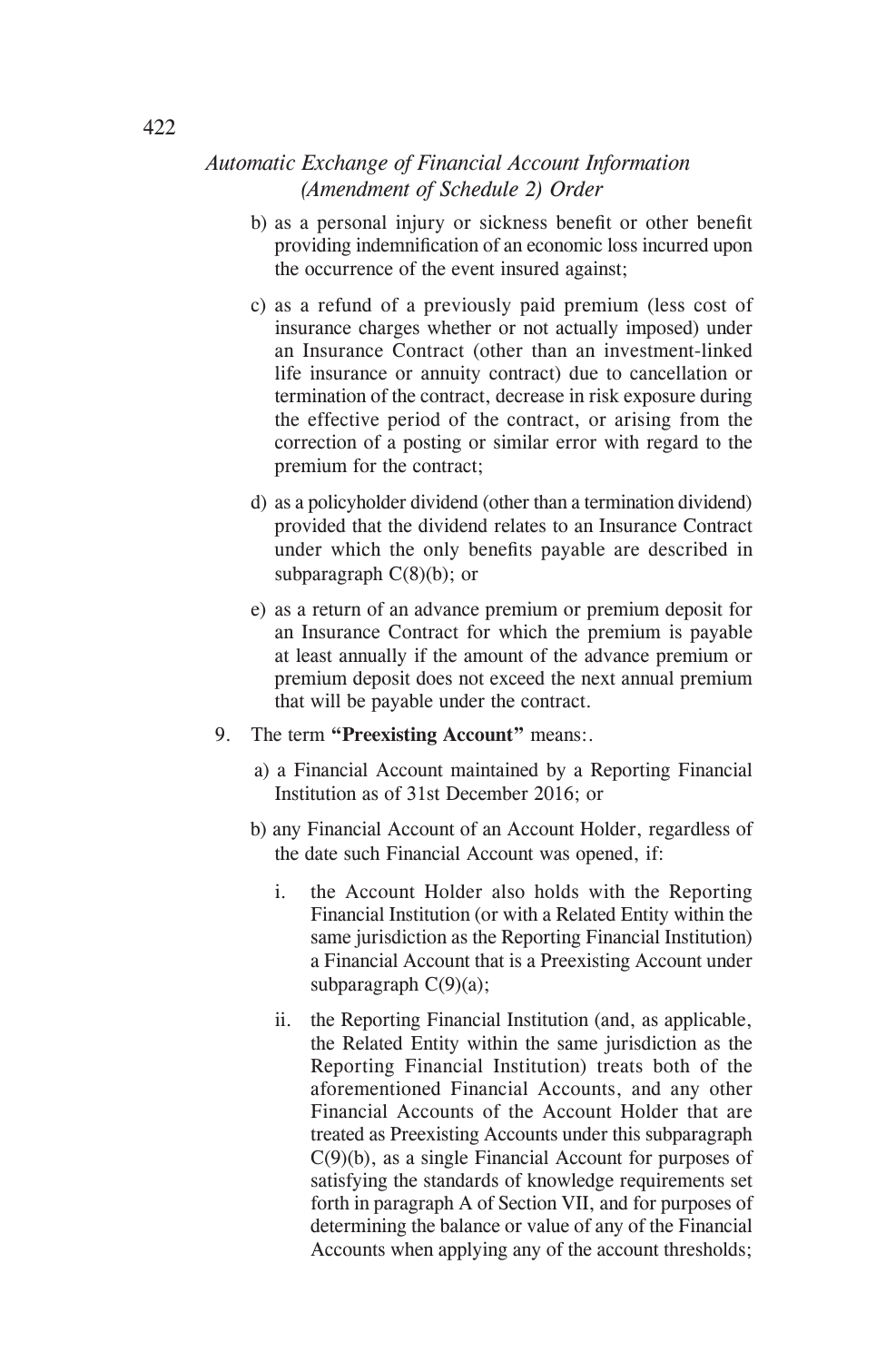- iii. with respect to a Financial Account that is subject to AML/KYC Procedures, the Reporting Financial Institution is permitted to satisfy such AML/KYC Procedures for the Financial Account by relying upon the AML/KYC Procedures performed for the Preexisting Account described in subparagraph  $C(9)(a)$ ; and
- iv. the opening of the Financial Account does not require the provision of new, additional or amended customer information by the Account Holder other than for purposes of the Common Reporting Standard.
- 10. The term **"New Account"** means a Financial Account maintained by a Reporting Financial Institution opened on or after 1 January 2017, unless it is treated as a Preexisting Account as defined under paragraph (b) of that definition.
- 11. The term **"Preexisting Individual Account"** means a Preexisting Account held by one or more individuals.
- 12. The term **"New Individual Account"** means a New Account held by one or more individuals.
- 13. The term **"Preexisting Entity Account"** means a Preexisting Account held by one or more Entities.
- 14. The term **"Lower Value Account"** means a Preexisting Individual Account with an aggregate balance or value as of 31st December 2016 that does not exceed \$1,000,000.
- 15. The term **"High Value Account"** means a Preexisting Individual Account with an aggregate balance or value that exceeds \$1,000,000 as of 31st December 2016 or 31 December of any subsequent year.
- 16. The term **"New Entity Account"** means a New Account held by one or more Entities.
- 17. The term **"Excluded Account"** means any of the following accounts:
	- a) a retirement or pension account that satisfies the following requirements:
		- i. the account is subject to regulation as a personal retirement account or is part of a registered or regulated retirement or pension plan for the provision of retirement or pension benefits (including disability or death benefits);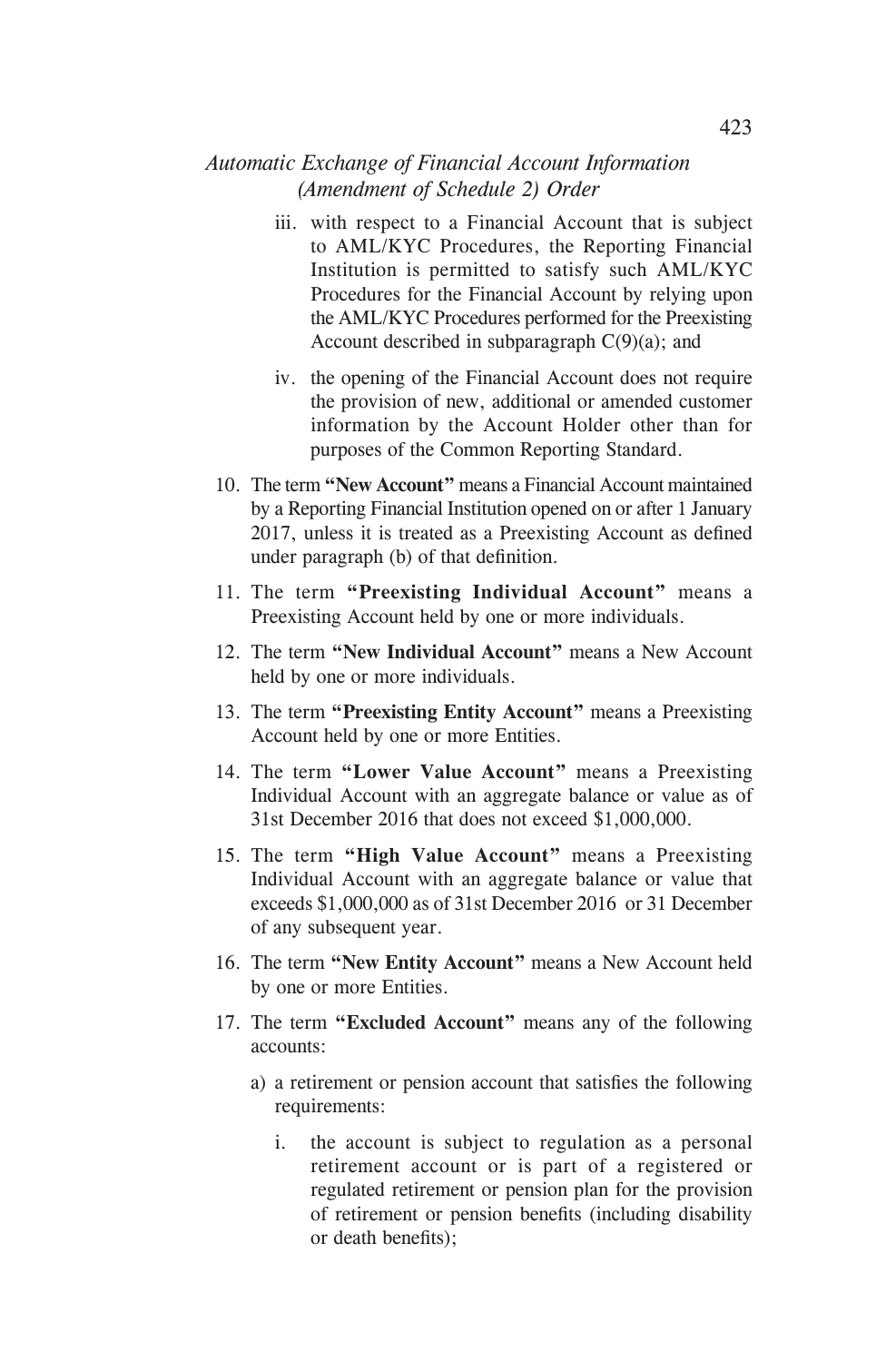- ii. the account is tax-favoured (i.e., contributions to the account that would otherwise be subject to tax are deductible or excluded from the gross income of the account holder or taxed at a reduced rate, or taxation of investment income from the account is deferred or taxed at a reduced rate);
- iii. information reporting is required to the tax authorities with respect to the account;
- iv. withdrawals are conditioned on reaching a specified retirement age, disability, or death, or penalties apply to withdrawals made before such specified events; and
- v. either (i) annual contributions are limited to \$50,000 or less, or (ii) there is a maximum lifetime contribution limit to the account of \$1,000,000 or less, in each case applying the rules set forth in paragraph C of Section VII for account aggregation and currency translation.

A Financial Account that otherwise satisfies the requirement of subparagraph  $C(17)(a)(v)$  will not fail to satisfy such requirement solely because such Financial Account may receive assets or funds transferred from one or more Financial Accounts that meet the requirements of subparagraph  $C(17)(a)$  or (b) or from one or more retirement or pension funds that meet the requirements of any of subparagraphs B(5) through (7).

- b) an account that satisfies the following requirements:
	- i. the account is subject to regulation as an investment vehicle for purposes other than for retirement and is regularly traded on an established securities market, or the account is subject to regulation as a savings vehicle for purposes other than for retirement;
	- ii. the account is tax-favoured (i.e., contributions to the account that would otherwise be subject to tax are deductible or excluded from the gross income of the account holder or taxed at a reduced rate, or taxation of investment income from the account is deferred or taxed at a reduced rate);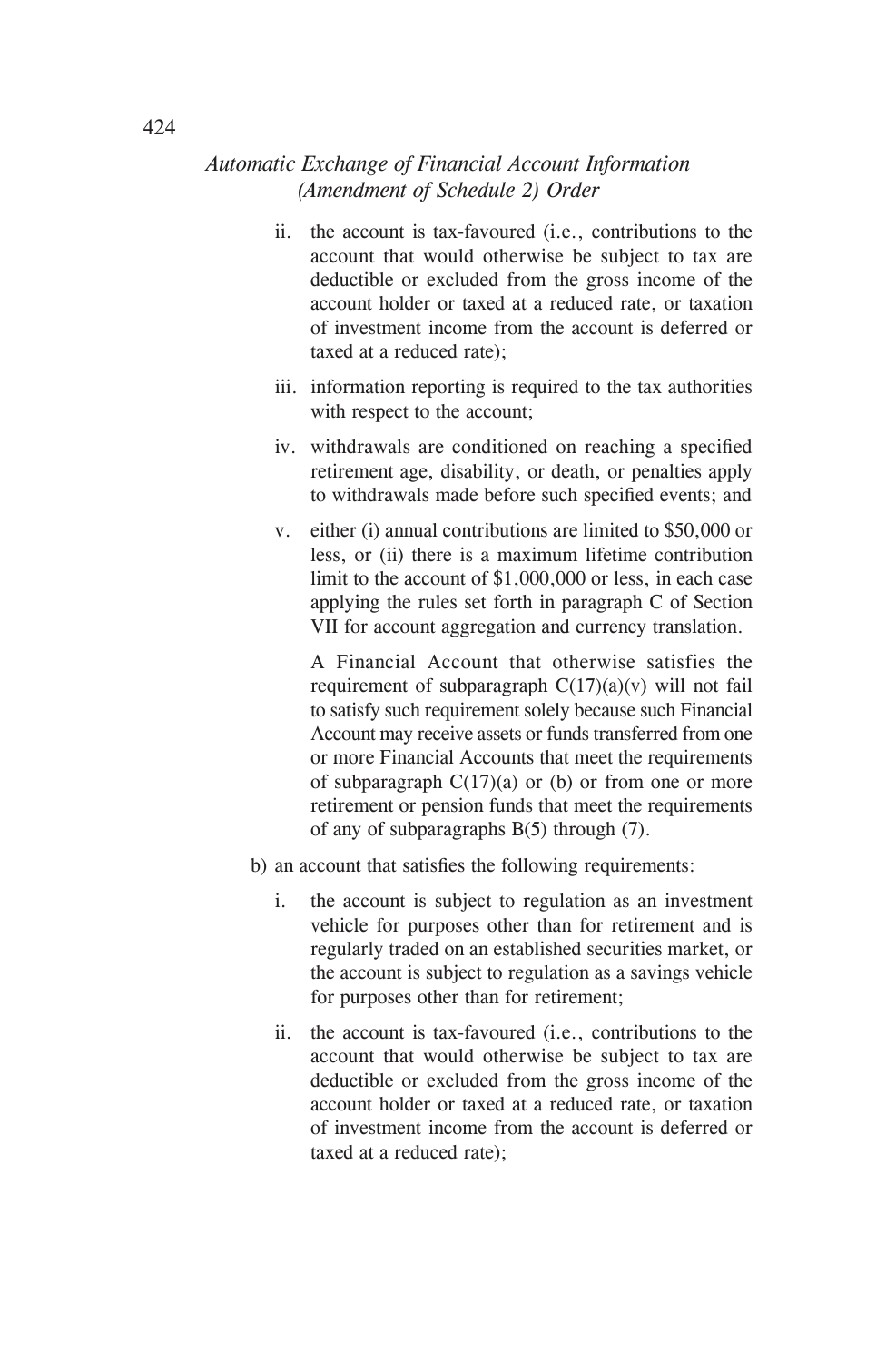iii. withdrawals are conditioned on meeting specific criteria related to the purpose of the investment or savings account (for example, the provision of educational or medical benefits), or penalties apply to withdrawals made before such criteria are met; and

iv. annual contributions are limited to \$50,000 or less, applying the rules set forth in paragraph C of Section VII for account aggregation and currency translation.

A Financial Account that otherwise satisfies the requirement of subparagraph  $C(17)(b)(iv)$  will not fail to satisfy such requirement solely because such Financial Account may receive assets or funds transferred from one or more Financial Accounts that meet the requirements of subparagraph  $C(17)(a)$  or (b) or from one or more retirement or pension funds that meet the requirements of any of subparagraphs B(5) through (7).

- c) a life insurance contract with a coverage period that will end before the insured individual attains age 90, provided that the contract satisfies the following requirements:
	- i. periodic premiums, which do not decrease over time, are payable at least annually during the period the contract is in existence or until the insured attains age 90, whichever is shorter;
	- ii. the contract has no contract value that any person can access (by withdrawal, loan, or otherwise) without terminating the contract;
	- iii. the amount (other than a death benefit) payable upon cancellation or termination of the contract cannot exceed the aggregate premiums paid for the contract, less the sum of mortality, morbidity, and expense charges (whether or not actually imposed) for the period or periods of the contract's existence and any amounts paid prior to the cancellation or termination of the contract; and
	- iv. the contract is not held by a transferee for value.
- d) an account that is held solely by an estate if the documentation for such account includes a copy of the deceased's will or death certificate.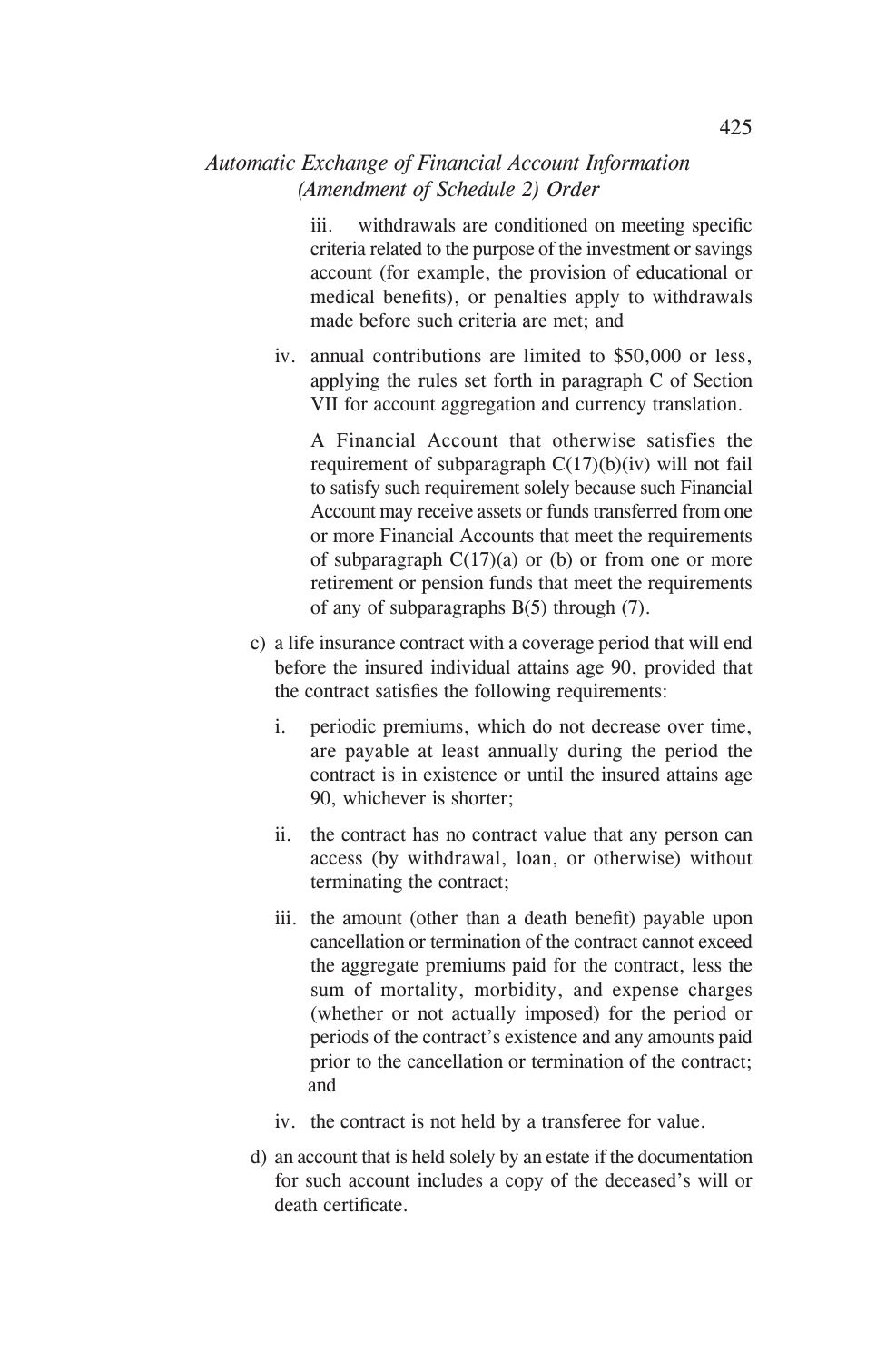- e) an account established in connection with any of the following:
	- i. a court order or judgment.
	- ii. a sale, exchange, or lease of real or personal property, provided that the account satisfies the following requirements:
		- (i) the account is funded solely with a down payment, earnest money, deposit in an amount appropriate to secure an obligation directly related to the transaction, or a similar payment, or is funded with a Financial Asset that is deposited in the account in connection with the sale, exchange, or lease of the property;
		- (ii) the account is established and used solely to secure the obligation of the purchaser to pay the purchase price for the property, the seller to pay any contingent liability, or the lessor or lessee to pay for any damages relating to the leased property as agreed under the lease;
		- (iii) the assets of the account, including the income earned thereon, will be paid or otherwise distributed for the benefit of the purchaser, seller, lessor, or lessee (including to satisfy such person's obligation) when the property is sold, exchanged, or surrendered, or the lease terminates;
		- (iv) the account is not a margin or similar account established in connection with a sale or exchange of a Financial Asset; and
		- (v) the account is not associated with an account described in subparagraph  $C(17)(f)$ .
	- iii. an obligation of a Financial Institution servicing a loan secured by real property to set aside a portion of a payment solely to facilitate the payment of taxes or insurance related to the real property at a later time.
	- iv. an obligation of a Financial Institution solely to facilitate the payment of taxes at a later time.
- f) a Depository Account that satisfies the following requirements: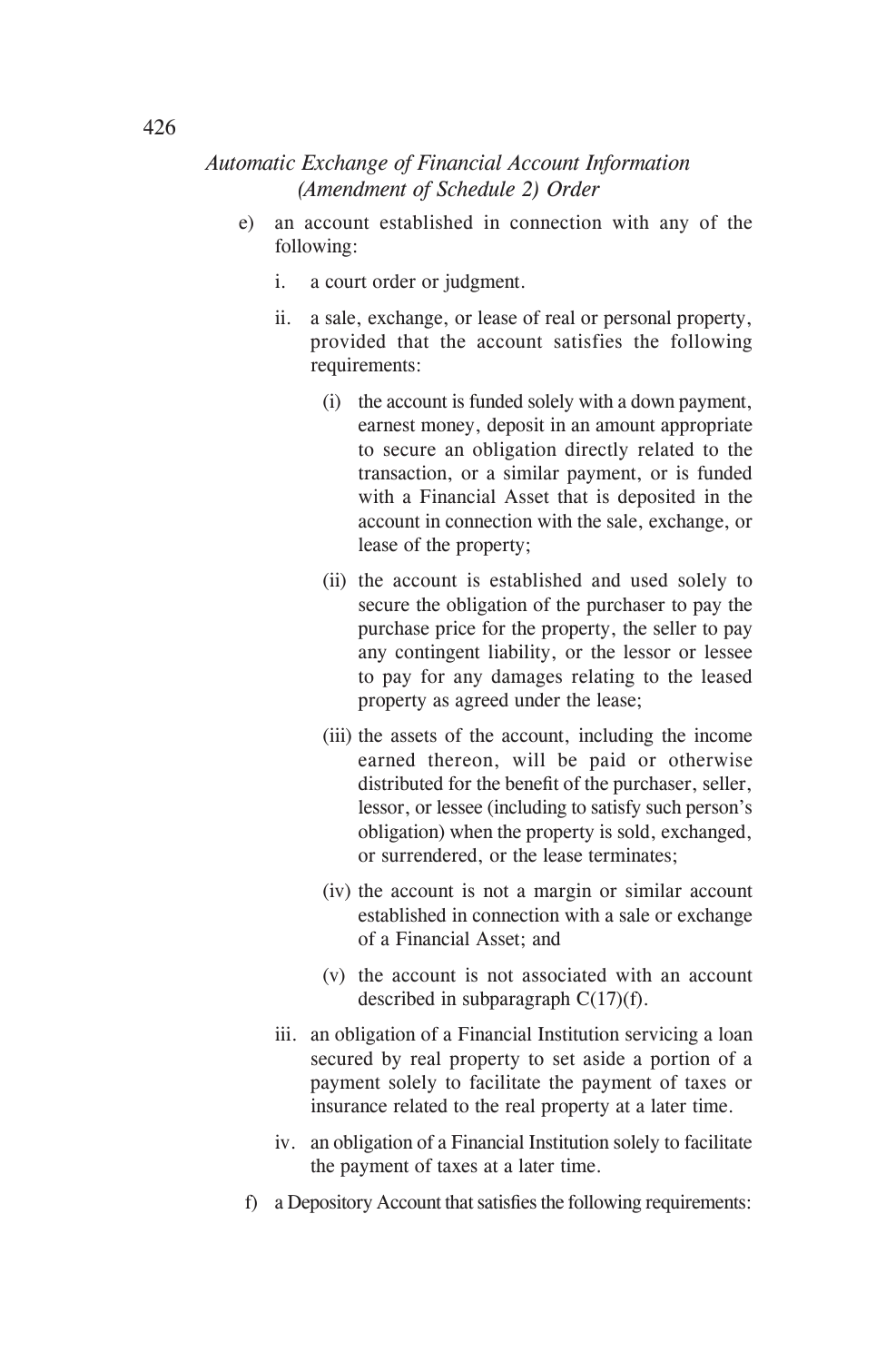- i. the account exists solely because a customer makes a payment in excess of a balance due with respect to a credit card or other revolving credit facility and the overpayment is not immediately returned to the customer; and
- ii. beginning on or before 1st January 2017, the Financial Institution implements policies and procedures either to prevent a customer from making an overpayment in excess of \$50,000, or to ensure that any customer overpayment in excess of \$50,000 is refunded to the customer within 60 days, in each case applying the rules set forth in paragraph C of Section VII for currency translation. For this purpose, a customer overpayment does not refer to credit balances to the extent of disputed charges but does include credit balances resulting from merchandise returns.
- g) any other account that presents a low risk of being used to evade tax, has substantially similar characteristics to any of the accounts described in subparagraphs  $C(17)(a)$  through (f), and is listed in Schedule 5, provided that the status of such account as an Excluded Account does not frustrate the purposes of the Common Reporting Standard.

#### D. **Reportable Account**

- 1. The term **"Reportable Account"** means an account held by one or more Reportable Persons or by a Passive NFE with one or more Controlling Persons that is a Reportable Person, provided it has been identified as such pursuant to the due diligence procedures described in Sections II through VII.
- 2. The term **"Reportable Person"** means a Reportable Jurisdiction Person other than: (i) a corporation the stock of which is regularly traded on one or more established securities markets; (ii) any corporation that is a Related Entity of a corporation described in clause (i); (iii) a Governmental Entity; (iv) an International Organisation; (v) a Central Bank; or (vi) a Financial Institution.
- 3. The term **"Reportable Jurisdiction Person"** means an individual or Entity that is resident in a Reportable Jurisdiction under the tax laws of such jurisdiction, or an estate of a decedent that was a resident of a Reportable Jurisdiction. For this purpose, an Entity such as a partnership, limited liability partnership or similar legal arrangement that has no residence for tax purposes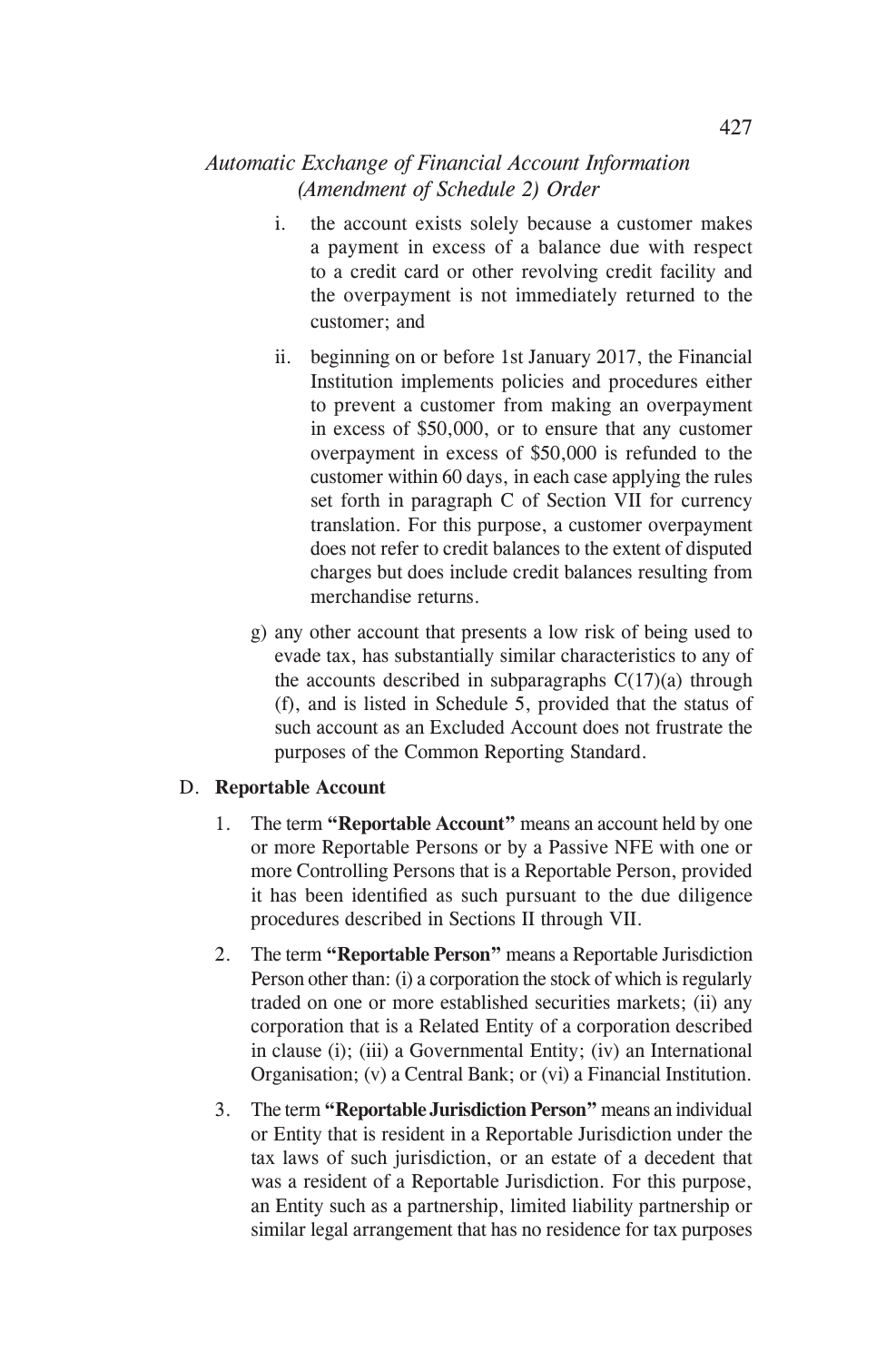shall be treated as resident in the jurisdiction in which its place of effective management is situated.

- 4. The term **"Reportable Jurisdiction"** means for the purposes of applying the due diligence procedures described in Section II to VII, a jurisdiction other than [the United States of America or] Saint Lucia, and for the purposes of applying Section I, a jurisdiction which is identified in Schedule 3.
- 5. The term **"Participating Jurisdiction"** means a jurisdiction (i) with which an agreement is in place pursuant to which it will provide the information specified in Section I, and (ii) which is identified in Schedule 3.
- 6. The term **"Controlling Persons"** means the natural persons who exercise control over an Entity. In the case of a trust, such term means the settlor(s), the trustee(s), the protector(s) (if any), the beneficiary(ies) or class(es) of beneficiaries, and any other natural person(s) exercising ultimate effective control over the trust, and in the case of a legal arrangement other than a trust, such term means persons in equivalent or similar positions. The term "Controlling Persons" must be interpreted in a manner consistent with the Financial Action Task Force Recommendations.
- 7. The term **"NFE"** means any Entity that is not a Financial **Institution**
- 8. The term **"Passive NFE"** means any: (i) NFE that is not an Active NFE; or (ii) an Investment Entity described in subparagraph  $A(6)(b)$  that is not a Participating Jurisdiction Financial Institution.
- 9. The term "Active NFE" means any NFE that meets any of the following criteria:
	- a) less than 50 per cent of the NFE's gross income for the preceding calendar year or other appropriate reporting period is passive income and less than 50 per cent of the assets held by the NFE during the preceding calendar year or other appropriate reporting period are assets that produce or are held for the production of passive income;
	- b) the stock of the NFE is regularly traded on an established securities market or the NFE is a Related Entity of an Entity the stock of which is regularly traded on an established securities market: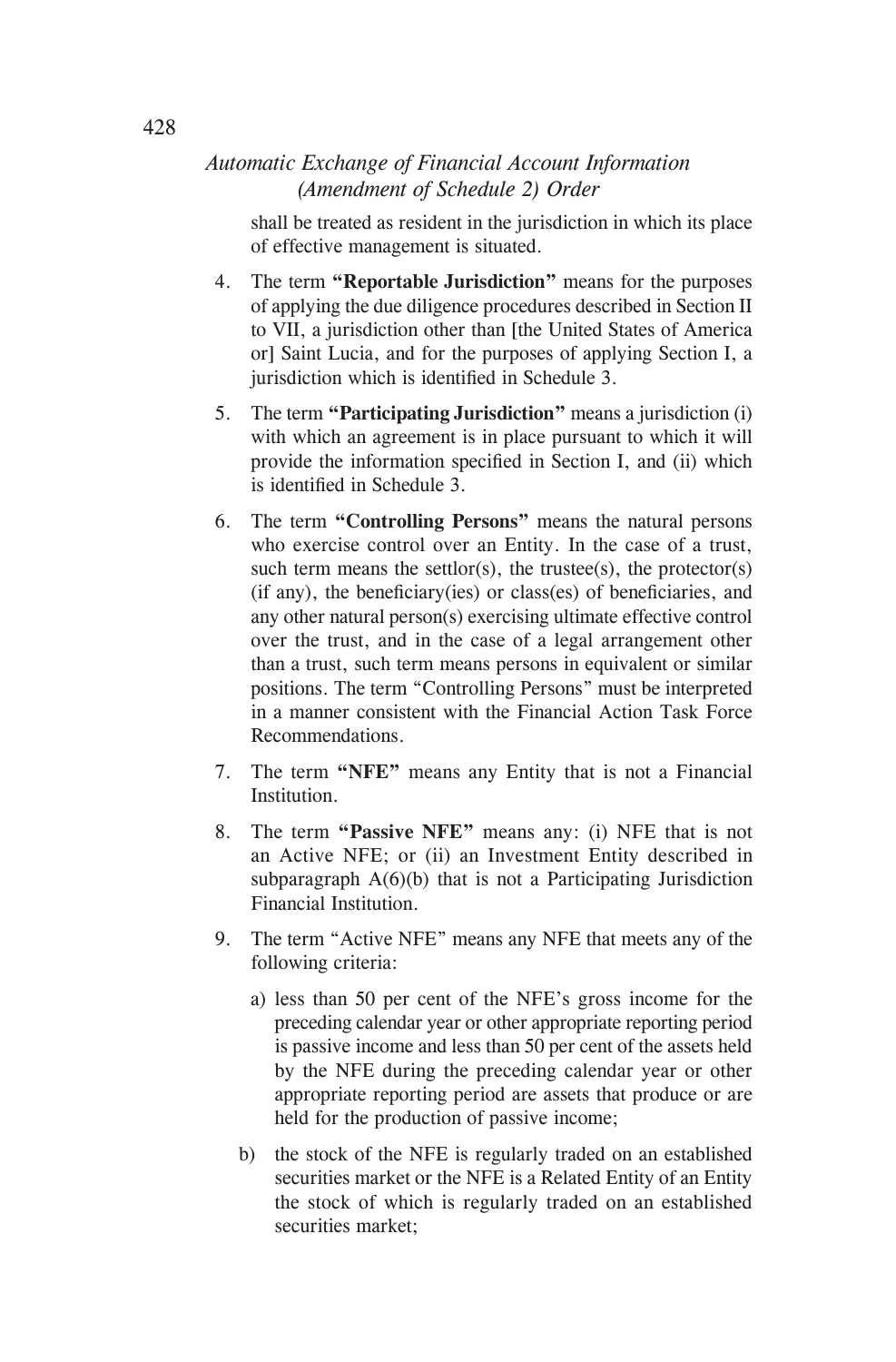- c) the NFE is a Governmental Entity, an International Organisation, a Central Bank, or an Entity wholly owned by one or more of the foregoing;
- d) substantially all of the activities of the NFE consist of holding (in whole or in part) the outstanding stock of, or providing financing and services to, one or more subsidiaries that engage in trades or businesses other than the business of a Financial Institution, except that an Entity does not qualify for this status if the Entity functions (or holds itself out) as an investment fund, such as a private equity fund, venture capital fund, leveraged buyout fund, or any investment vehicle whose purpose is to acquire or fund companies and then hold interests in those companies as capital assets for investment purposes;
- e) the NFE is not yet operating a business and has no prior operating history, but is investing capital into assets with the intent to operate a business other than that of a Financial Institution, provided that the NFE does not qualify for this exception after the date that is 24 months after the date of the initial organisation of the NFE;
- f) the NFE was not a Financial Institution in the past five years, and is in the process of liquidating its assets or is reorganising with the intent to continue or recommence operations in a business other than that of a Financial Institution;
- g) the NFE primarily engages in financing and hedging transactions with, or for, Related Entities that are not Financial Institutions, and does not provide financing or hedging services to any Entity that is not a Related Entity, provided that the group of any such Related Entities is primarily engaged in a business other than that of a Financial Institution; or
- h) the NFE meets all of the following requirements:
	- i. it is established and operated in its jurisdiction of residence exclusively for religious, charitable, scientific, artistic, cultural, athletic, or educational purposes; or it is established and operated in its jurisdiction of residence and it is a professional organisation, business league, chamber of commerce, labour organisation, agricultural or horticultural organisation, civic league or an organisation operated exclusively for the promotion of social welfare;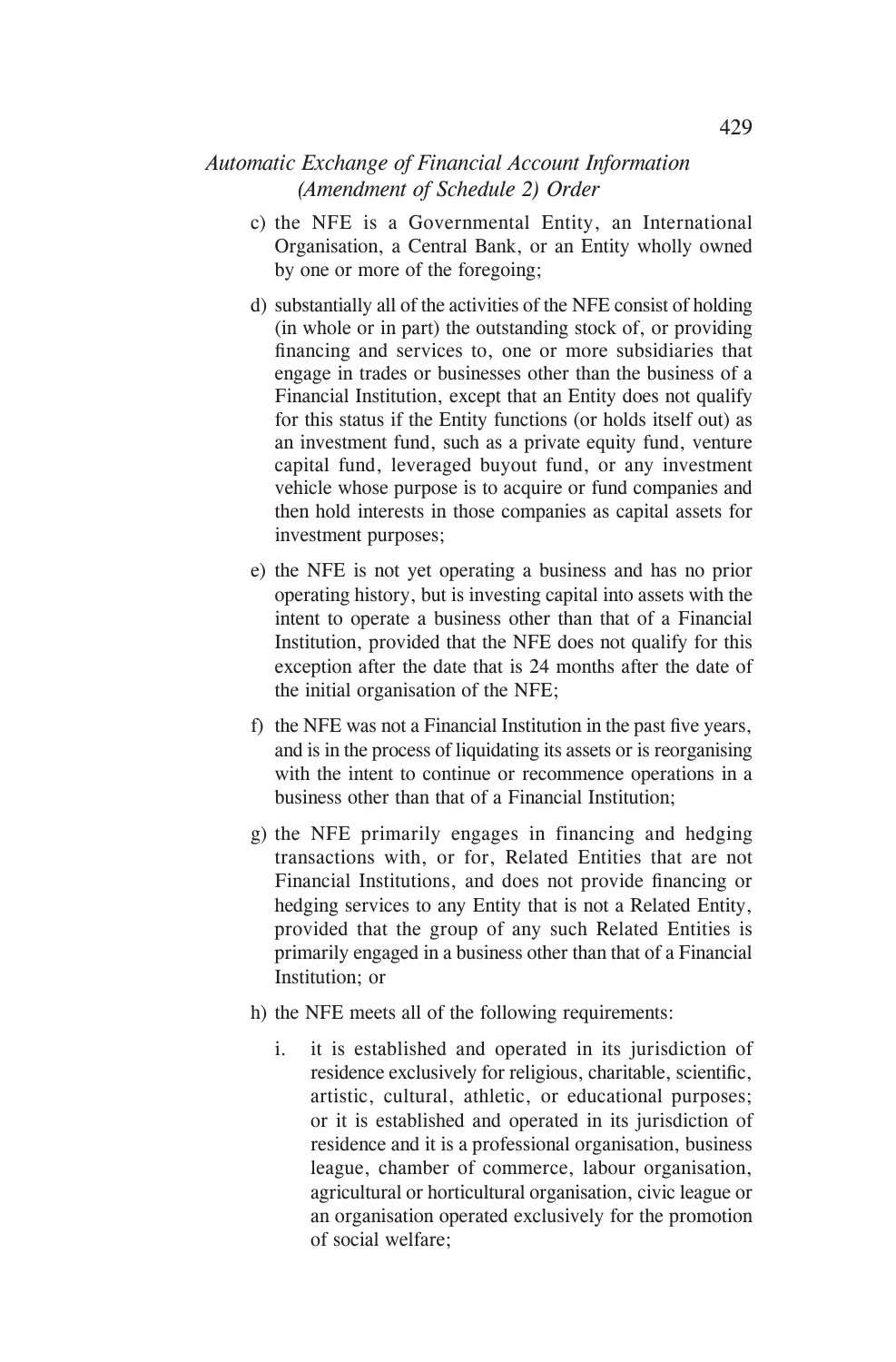- ii. it is exempt from income tax in its jurisdiction of residence;
- iii. it has no shareholders or members who have a proprietary or beneficial interest in its income or assets;
- iv. the applicable laws of the NFE's jurisdiction of residence or the NFE's formation documents do not permit any income or assets of the NFE to be distributed to, or applied for the benefit of, a private person or noncharitable Entity other than pursuant to the conduct of the NFE's charitable activities, or as payment of reasonable compensation for services rendered, or as payment representing the fair market value of property which the NFE has purchased; and
- v. the applicable laws of the NFE's jurisdiction of residence or the NFE's formation documents require that, upon the NFE's liquidation or dissolution, all of its assets be distributed to a Governmental Entity or other non-profit organisation, or escheat to the government of the NFE's jurisdiction of residence or any political subdivision thereof.

#### E. **Miscellaneous**

1. The term **"Account Holder"** means the person listed or identified as the holder of a Financial Account by the Financial Institution that maintains the account. A person, other than a Financial Institution, holding a Financial Account for the benefit or account of another person as agent, custodian, nominee, signatory, investment advisor, or intermediary, is not treated as holding the account for purposes of the Common Reporting Standard, and such other person is treated as holding the account. In the case of a Cash Value Insurance Contract or an Annuity Contract, the Account Holder is any person entitled to access the Cash Value or change the beneficiary of the contract. If no person can access the Cash Value or change the beneficiary, the Account Holder is any person named as the owner in the contract and any person with a vested entitlement to payment under the terms of the contract. Upon the maturity of a Cash Value Insurance Contract or an Annuity Contract, each person entitled to receive a payment under the contract is treated as an Account Holder.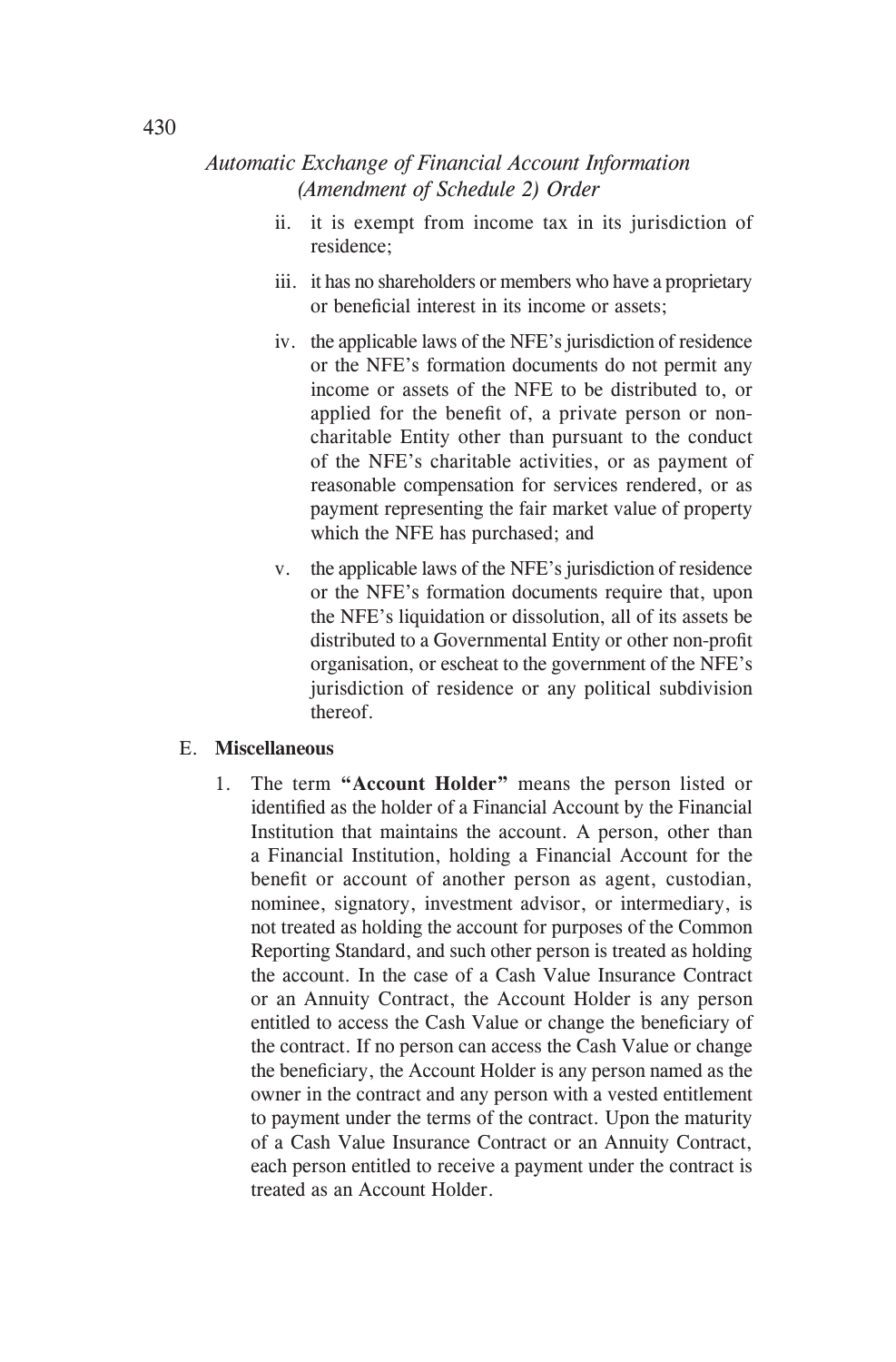- 2. The term **"AML/KYC Procedures"** means the customer due diligence procedures of a Reporting Financial Institution pursuant to the anti-money laundering or similar requirements to which such Reporting Financial Institution is subject.
- 3. The term **"Entity"** means a legal person or a legal arrangement, such as a corporation, partnership, trust, or foundation.
- 4. An Entity is a **"Related Entity"** of another Entity if (a) either Entity controls the other Entity; (b) the two Entities are under common control; or (c) the two Entities are Investment Entities described in subparagraph A(6)(b), are under common management, and such management fulfils the due diligence obligations of such Investment Entities. For this purpose control includes direct or indirect ownership of more than 50 per cent of the vote and value in an Entity.
- 5. The term **"TIN"** means Taxpayer Identification Number (or functional equivalent in the absence of a Taxpayer Identification Number).
- 6. The term **"Documentary Evidence"** includes any of the following:
	- a) a certificate of residence issued by an authorised government body (for example, a government or agency thereof, or a municipality) of the jurisdiction in which the payee claims to be a resident.
	- b) with respect to an individual, any valid identification issued by an authorised government body (for example, a government or agency thereof, or a municipality), that includes the individual's name and is typically used for identification purposes.
	- c) with respect to an Entity, any official documentation issued by an authorised government body (for example, a government or agency thereof, or a municipality) that includes the name of the Entity and either the address of its principal office in the jurisdiction in which it claims to be a resident or the jurisdiction in which the Entity was incorporated or organised.
	- d) any audited financial statement, third-party credit report, bankruptcy filing, or securities regulator's report.